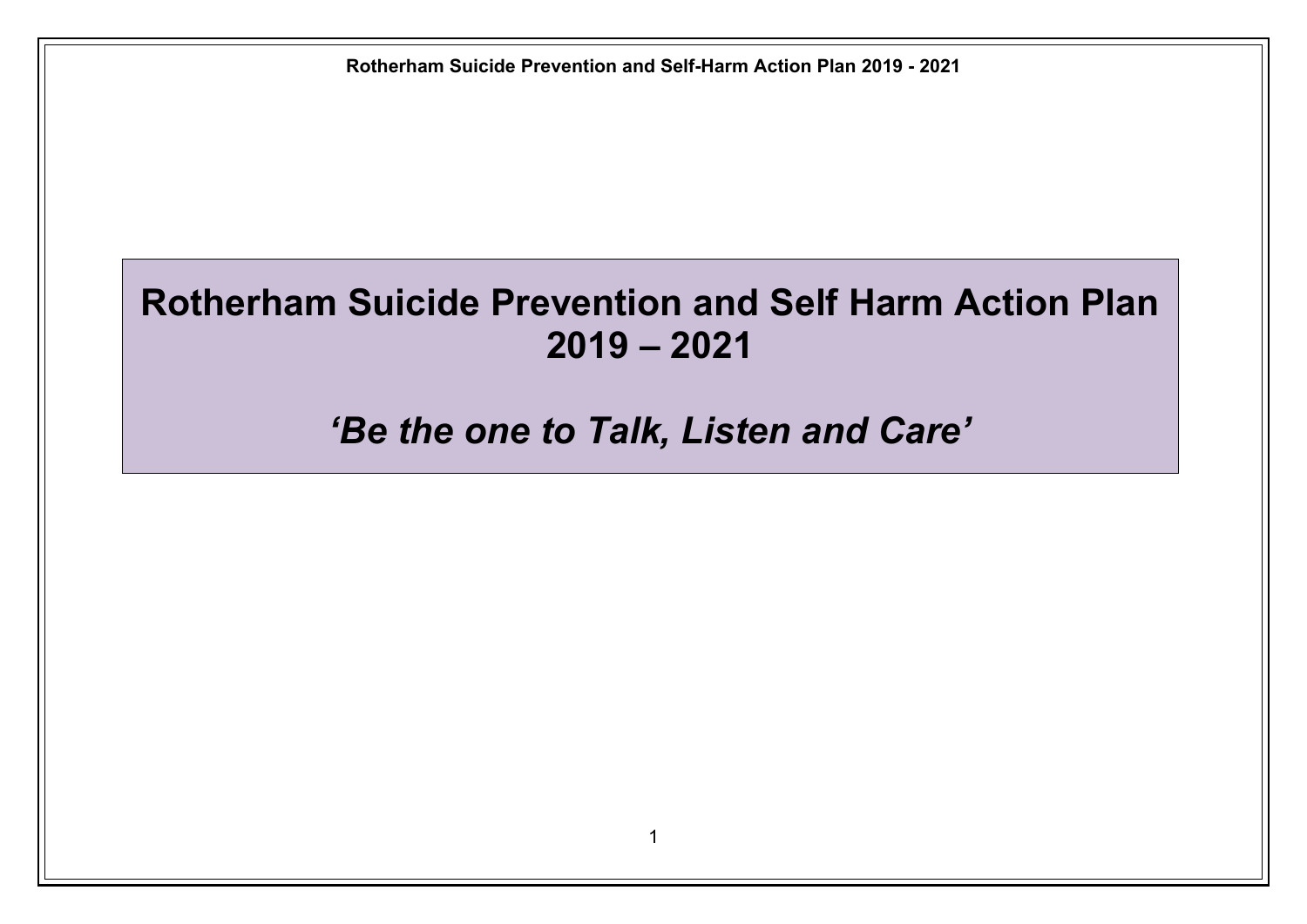## **Introduction**

Every day in England around 13 people take their own lives. The effects can reach into every community and have a devastating impact on families, friends, colleagues and others. Each one of these deaths is a tragedy. Every local area, whether its own suicide rate is high or low, should make suicide prevention a *priority* (PHE, 2016: Local suicide prevention planning: a practice resource).

Suicide is not inevitable. It is often the end point of a complex history of risk factors and distressing events; the prevention of suicide has to address this complexity. Suicide prevention is everybody's responsibility and cannot be left to the remit of one agency/organisation.

In 2012 the Government produced "Preventing suicide in England. A cross-government outcomes strategy to save lives":

[https://www.gov.uk/government/uploads/system/uploads/attachment\\_data/file/216928/Preventing-Suicide-in-England-A-cross-government](https://www.gov.uk/government/uploads/system/uploads/attachment_data/file/216928/Preventing-Suicide-in-England-A-cross-government-outcomes-strategy-to-save-lives.pdf)[outcomes-strategy-to-save-lives.pdf](https://www.gov.uk/government/uploads/system/uploads/attachment_data/file/216928/Preventing-Suicide-in-England-A-cross-government-outcomes-strategy-to-save-lives.pdf) link doesn't open

The strategy outlined six areas for action:

- 1. Reduce the risk of suicide in key high risk groups
- 2. Tailor approaches to improve mental health in specific groups
- 3. Reduce access to means of suicide
- 4. Provide better information and support to those bereaved or affected by suicide
- 5. Support the media in delivering sensitive approaches to suicide and suicidal behaviour
- 6. Support research, data collection and monitoring.

Local areas should aim to tackle all six areas of the national strategy in the long term. However Public Health England (PHE) guidance issued in 2016

([https://assets.publishing.service.gov.uk/government/uploads/system/uploads/attachment\\_data/file/585411/PHE\\_local\\_suicide\\_prevention\\_plann](https://assets.publishing.service.gov.uk/government/uploads/system/uploads/attachment_data/file/585411/PHE_local_suicide_prevention_planning_practice_resource.pdf) ing practice resource.pdf) on suicide prevention recommended the following short term actions: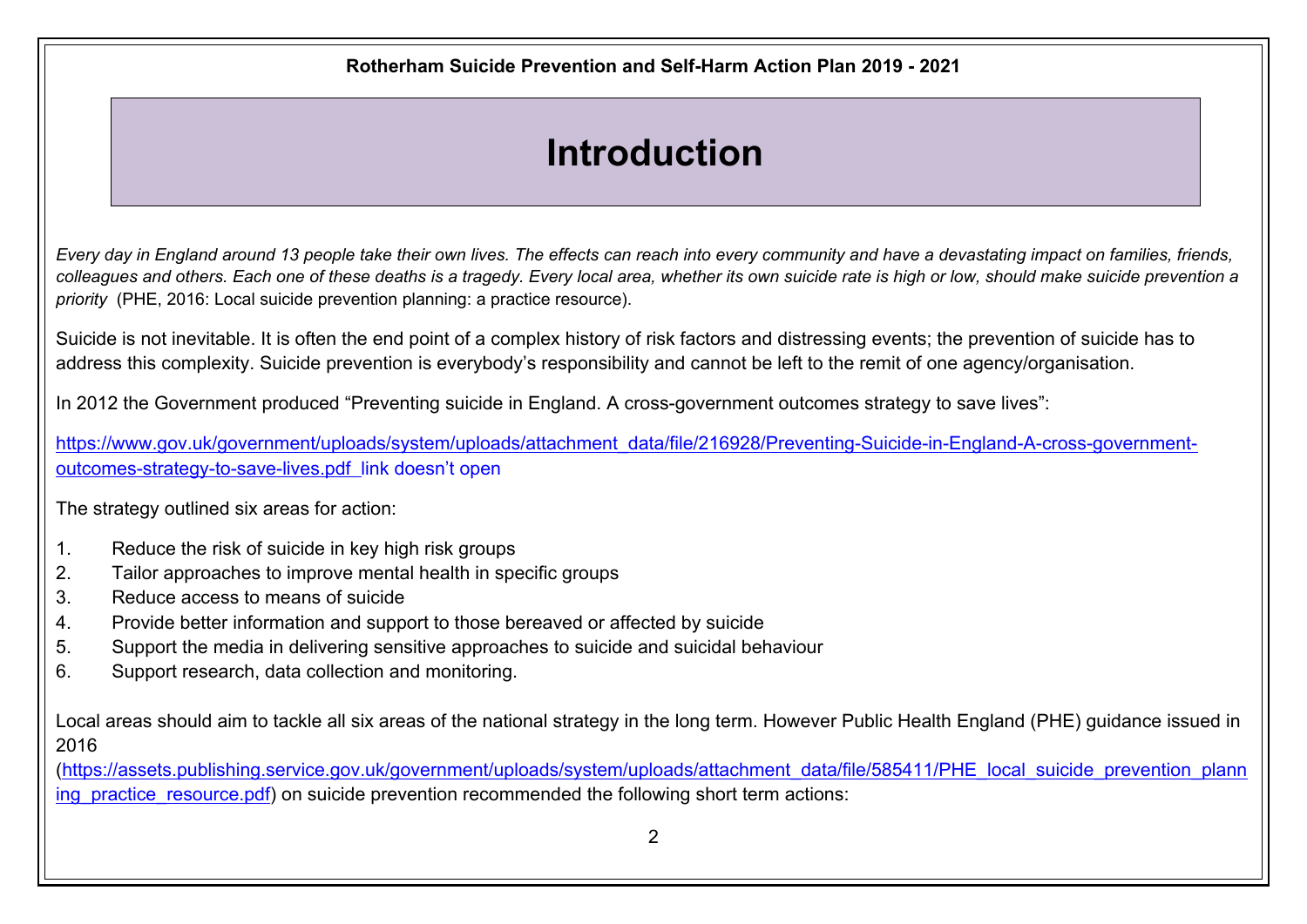1. Reducing risk in men

2. Preventing and responding to self-harm, with a range of services for adults and young people in crisis, and psychosocial assessment for selfharm patients

- 3. Mental health of children and young people
- 4. Treatment of depression in primary care
- 5. Acute mental health care
- 6. Tackling high frequency locations
- 7. Reducing isolation
- 8. Bereavement support

Reducing suicides remains an NHS priority over the next decade as referenced in the NHS Long Term Plan ([https://www.longtermplan.nhs.uk/wp-content/uploads/2019/08/nhs-long-term-plan-version-1.2.pdf\)](https://www.longtermplan.nhs.uk/wp-content/uploads/2019/08/nhs-long-term-plan-version-1.2.pdf)

Suicide prevention is a priority area within the South Yorkshire and Bassetlaw Integrated Care System (ICS) and joint working is taking place across the ICS to address the following areas:

- Working with the media in relation to suicide prevention.
- Establishing, implementing and evaluating one real time surveillance data system across South Yorkshire. Rotherham Safer Neighbourhood Service (SYP) have been doing this work for years and have been key in sharing good practice across the region.
- <sup>o</sup> Supporting those people bereaved and affected by suicide.
- Working with Sheffield University to conduct an audit of coroners records to build up a richer narrative about the wider personal, economic and societal factors that contributed to the suicide that could be used to inform the development of future local and ICS level suicide prevention work.

Locally suicide prevention is a priority area within the Rotherham Place Plan and Health and Wellbeing Board Strategy.

Aim 2 All Rotherham people enjoy the best possible mental health and wellbeing and have a good quality of life

[http://rotherhamhealthandwellbeing.org.uk/homepage/6/joint\\_health\\_and\\_wellbeing\\_strategy](http://rotherhamhealthandwellbeing.org.uk/homepage/6/joint_health_and_wellbeing_strategy)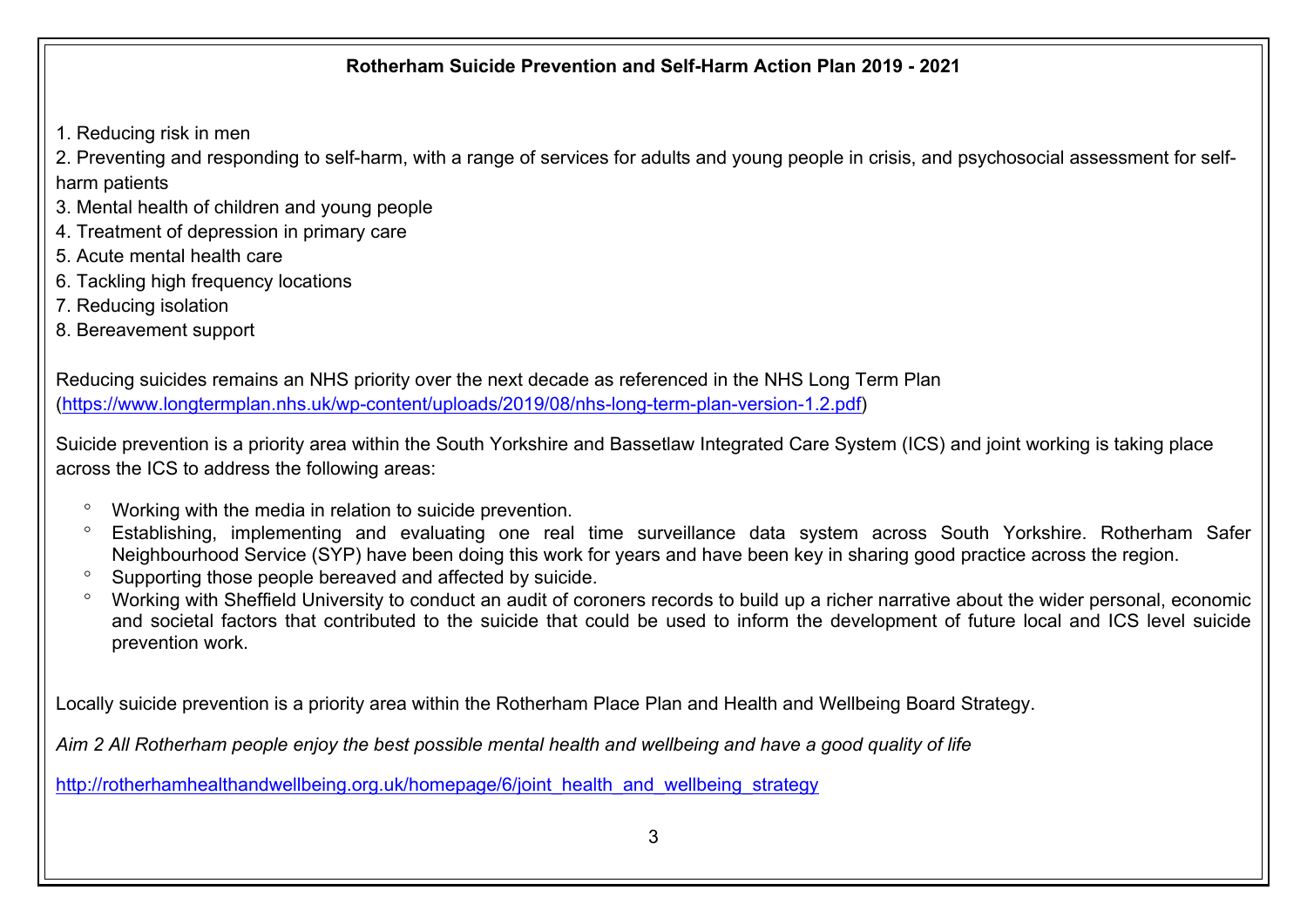This plan outlines the actions Rotherham organisations are taking to prevent suicides from both the national strategy and PHE guidance. The action plan should be read alongside the Better Mental Health for All Strategy and Action plan which looks at action to be taken to improve the mental wellbeing of people living and working in Rotherham.

<https://moderngov.rotherham.gov.uk/documents/s111144/Better%20Mental%20Health%20for%20All%20Action%20Plan%20Appendix.pdf> link doesn't open

## **Governance arrangements**

Rotherham takes suicide prevention seriously. The Rotherham Suicide Prevention and Self Harm Group meetings are chaired by a Consultant in Public Health. The multi-agency group meets bimonthly and is tasked to implement this plan, with the Suicide Prevention Operational Group meeting every six weeks to review real time data. The Partners represented on the Rotherham Suicide Prevention and Self-Harm Group include:

- Cabinet Member for Adult Care, Housing and Public Health (Also Chair of the Health and Wellbeing Board)
- CGL Rotherham Drug & Alcohol Service
- Rotherham Clinical Commissioning Group (RCCG)
- RDaSH (mental health provider)
- Rotherham NHS Foundation Hospital Trust
- RMBC- Adult Care, Housing and Public Health
- RMBC Children and Young People's Services
- RMBC Communications
- Rotherham MAST/Maltby Academy (Multi Agency Support Team) Strategic Leader
- Rotherham Samaritans
- Rotherham United Community Sports Trust (RUCST).
- South Yorkshire Police

Progress against this action plan is reported on a monthly basis to the Mental Health (MH) and Learning Disability (LD) Transformation Group, a sub group of the Rotherham Place Plan Board. Annual updates are given to the Rotherham Health and Wellbeing Board. Issues are escalated as and when required to the MH and LD Transformation Group.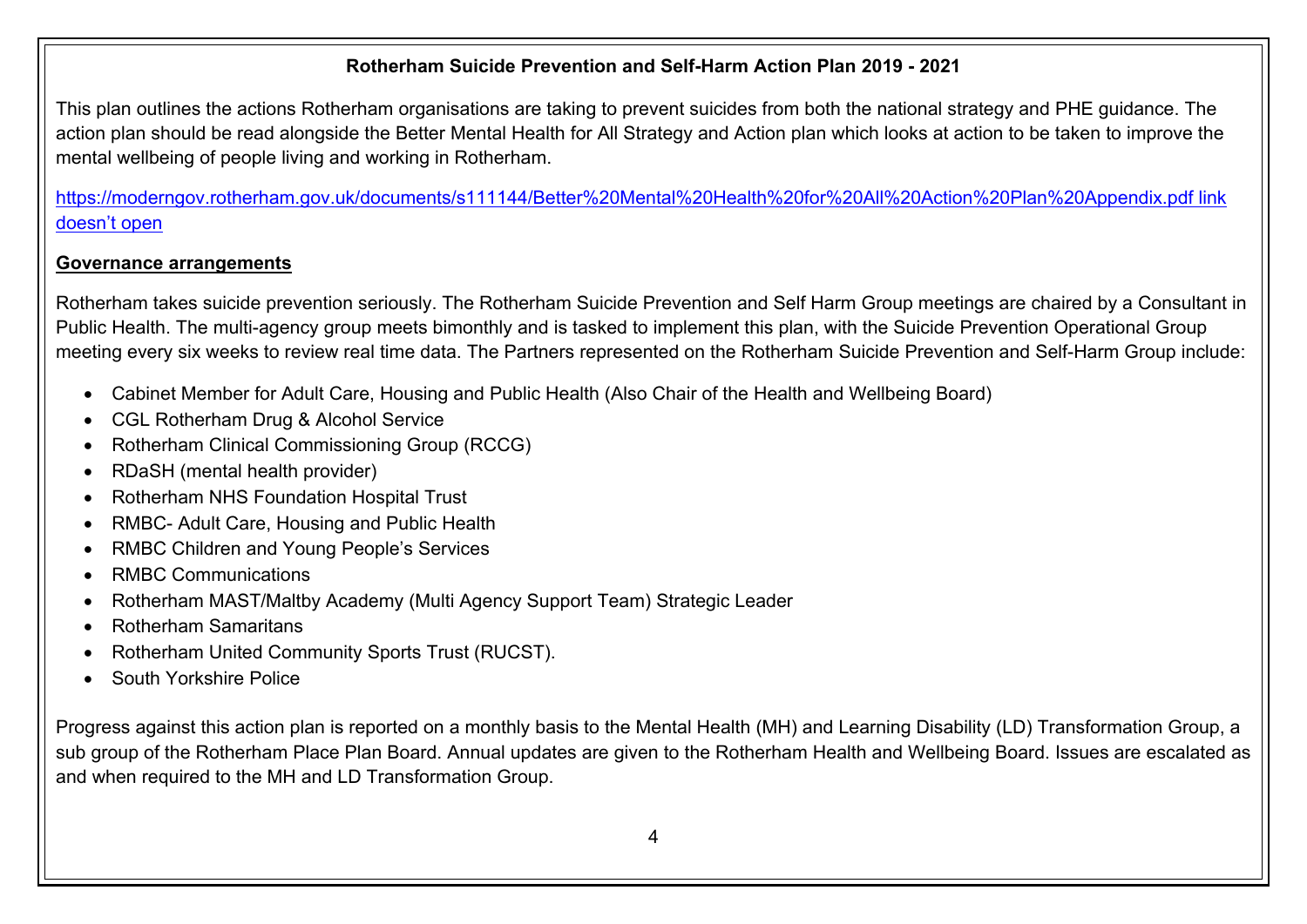## **Rotherham Suicide Prevention Symposium**

On the 6<sup>th</sup> June 2019, a symposium was held in Rotherham with the following delegates invited to attend:

- Chief Executive Officers of the Health and Wellbeing Board
- Members of the Strategic Suicide Prevention Group
- Members of the Operational Suicide Prevention Group
- Members of the Rotherham Suicide Prevention and Self Harm Group

The symposium provided an opportunity for partners working across Rotherham to hear about national research and best practice in relation to suicide prevention. The symposium acted as a self-assessment of the Rotherham Suicide Prevention and Self Harm Action Plan. Following the symposium the action plan was refreshed and will go to the Health and Wellbeing Board for their approval in November 2019.

Professor Nav Kapur gave the national context/picture for suicide prevention on the themes identified below. The themes were taken from the national suicide prevention strategy and Public Health England Guidance, (https://www.gov.uk/government/publications/suicide-preventionstrategy-for-england & [https://www.gov.uk/government/publications/suicide-prevention-developing-a-local-action-plan.](https://www.gov.uk/government/publications/suicide-prevention-developing-a-local-action-plan)

- 1. People under the care of mental health services.
- 2. Better information/support to those children, young people and adults bereaved or affected by suicide.
- 3. People who self-harm.
- 4. Men and primary care.

(Professor Kapur is Head of Research at the Centre for Suicide Prevention at Manchester University and also leads the suicide work programme of the National Confidential Inquiry into Suicide and Safety in Mental Health Services).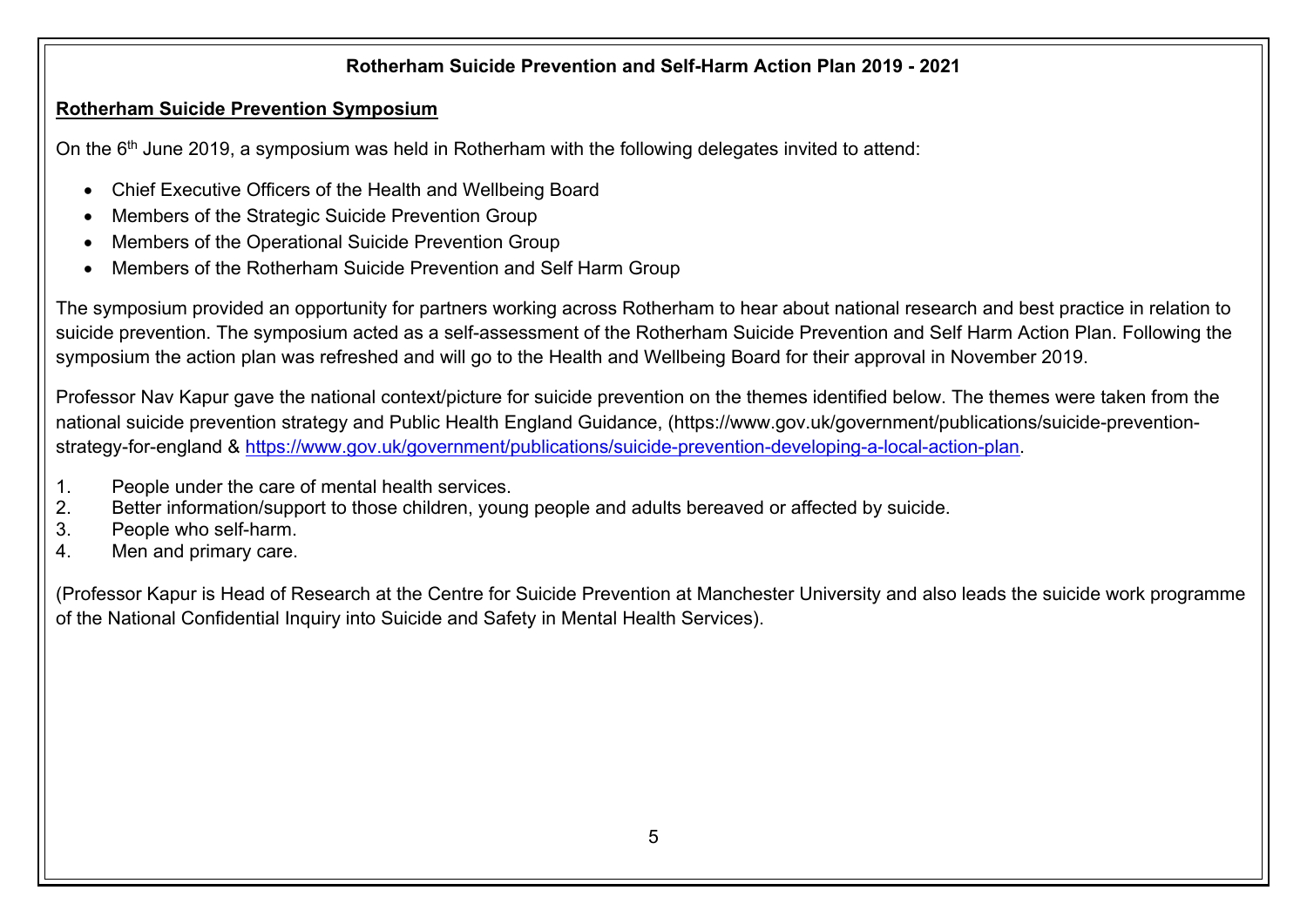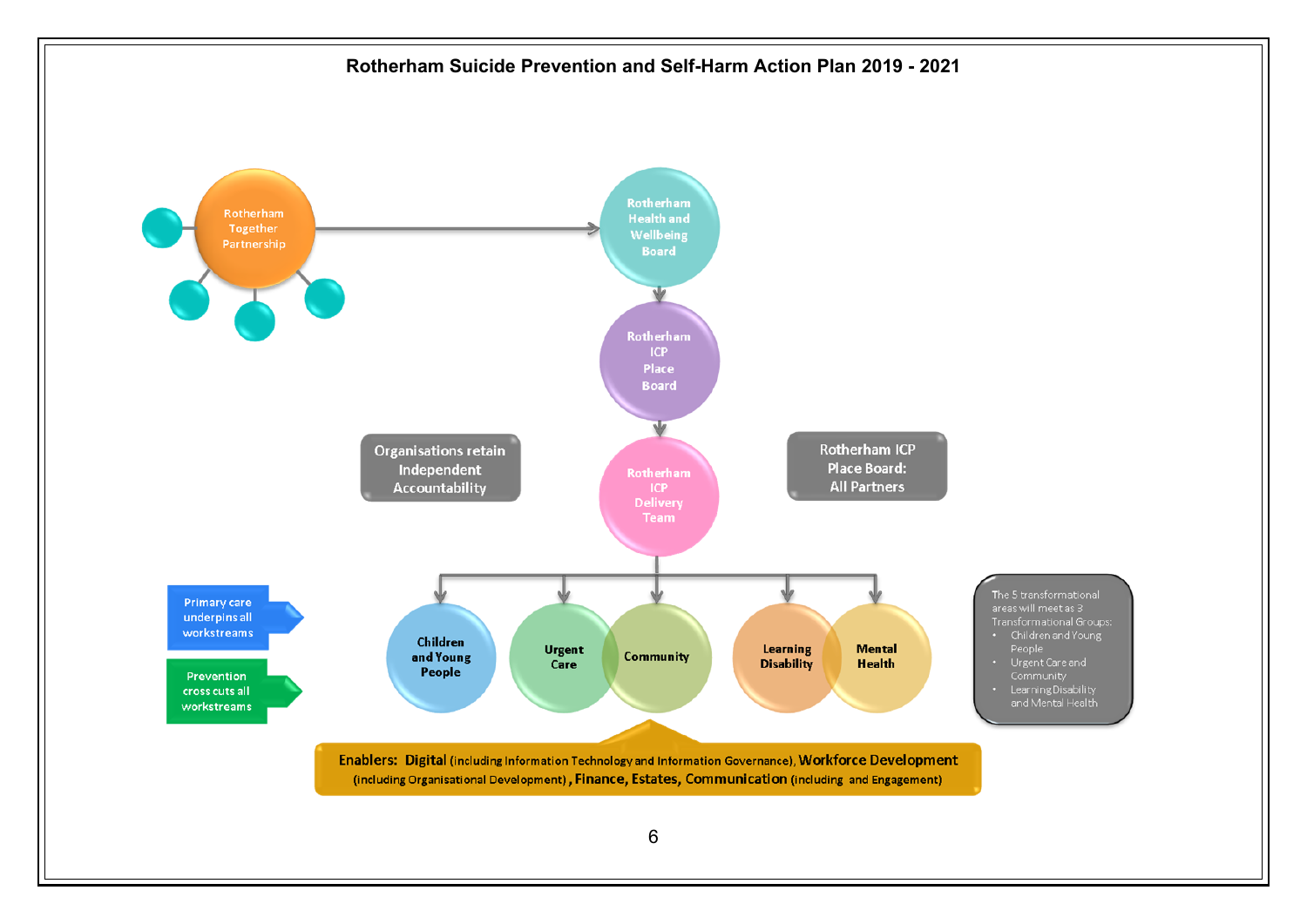## **National Picture**

On the 3<sup>rd</sup> September 2019 the Office of National Statistics published:

## 1. Suicides in the UK: 2018 [registrations](https://www.ons.gov.uk/peoplepopulationandcommunity/birthsdeathsandmarriages/deaths/bulletins/suicidesintheunitedkingdom/previousReleases)

Registered deaths in the UK from suicide analysed by sex, age, area of usual residence of the deceased and suicide method.

2. Quarterly suicide death [registrations](https://www.ons.gov.uk/peoplepopulationandcommunity/birthsdeathsandmarriages/deaths/bulletins/quarterlysuicidedeathregistrationsinengland/previousReleases) in England: 2001 to 2018 registrations and 2019 provisional data

Provisional rate and number of suicide deaths registered in England per quarter. Includes 2001 to 2018 registrations and provisional data for 2019 Quarters 1 and 2 (Jan-Mar, April-June).

- In 2018, a total of 6,507 suicides were registered in the UK, 686 more deaths than in 2017 when there were 5,821 deaths (11.8% increase). This equates to a statistically significant increase in the suicide rate, with 11.2 deaths per 100,000 population in 2018, compared with 10.1 deaths per 100,000 population in 2017. (ONS, 2019).
- Following several years of decline, the latest UK suicide rate has increased to the level seen when it previously peaked in 2013 (11.1 deaths per 100,000).
- *England- s*ince the early 1990s males have accounted for around three-quarters of suicide deaths nationally, 76% of the registered deaths in 2018 were among men (3,800 male deaths compared with 1,221 female deaths).
- Males continue to account for three-quarters of suicide deaths in 2018 (4,903 male deaths compared with 1,604 female deaths). The latest increase in the overall UK rate appears to be largely driven by males: in 2018, the rate was 17.2 deaths per 100,000 males, up significantly from the lowest observed rate in the previous year (15.5 deaths per 100,000).
- Approximately 7% of the national population have attempted suicide at some stage, according to the Adult Psychiatric Morbidity Survey (APMS) 2014<sup>1</sup> .
- $\degree$  Around 1 in 5 people (21%) in England have had suicidal thoughts at some point in their life (APMS 2014)<sup>1</sup>.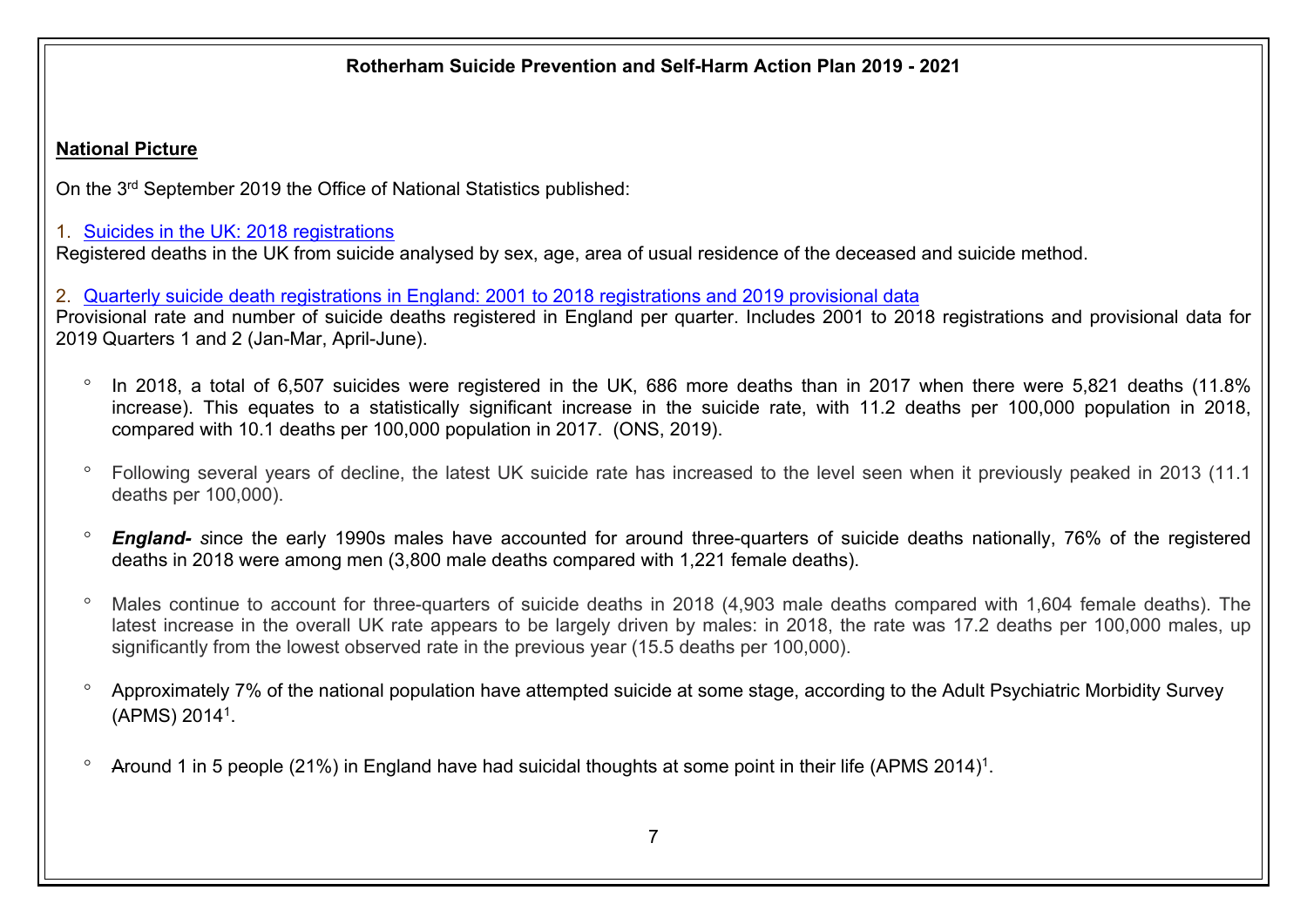- <sup>o</sup> People in the lowest socio-economic group and living in the most deprived geographical areas are 10 times more at risk of suicide than those in the highest socio-economic group living in the most affluent areas.
- $\degree$  For every suicide it is now estimated that 135 people are exposed (knew the person)<sup>2</sup>
- <sup>o</sup> People diagnosed with autism are at high risk of suicide. In a large scale clinic study of 374 adults newly diagnosed with Asperger Syndrome (a sub group on the autism spectrum without language delay or intellectual disability), 66% had contemplated suicide, and 35% had planned or attempted suicide.<sup>3</sup>
- A large scale population study in Sweden showed that autistic people, without intellectual disability, were at significantly higher risk of dying by suicide than the general population, with suicide a leading cause of early death for autistic people.<sup>1</sup> An ongoing study in the UK is showing that 12% of people who die by suicide have evidence of autism, (significantly higher than the 1% rate in the general alive population), with a majority not yet diagnosed before their death.

#### *\*Data is not available at Rotherham level from the APMS.*

Cleary A. Suicidal action, emotional expression, and the performance of masculinities, Social Science Med.72012 Feb: 74(4):498-505. Cassidy, S., Bradley, P., Robinson, J., Allison, C., McHugh, M., & Baron-Cohen, S. (2014). Suicidal ideation and suicide plans or attempts in adults with Asperger's *syndrome attending a specialist diagnostic clinic: a clinical cohort study. The Lancet Psychiatry, 1(2), 142-147.* Hirvikoski, T., Mittendorfer-Rutz, E., Boman, M., Larsson, H., Lichtenstein, P., & Bölte, S. (2016). Premature mortality in autism spectrum disorder. *The British Journal of Psychiatry*, *208*(3), 232-238.

## **Local picture**

 After a small decrease between 2013-15 and 2014-16, the 3-year directly age-standardised rate (DSR) increased from 13.9 to 15.9 deaths per 100,000 between 2014-16 and 2015-17. The latest data for 2016 – 2018 shows that this has now dropped to 13.1 deaths per 100,000 a decrease of nearly 18%. (Red = significantly worse than England, Amber = similar, Green = Better)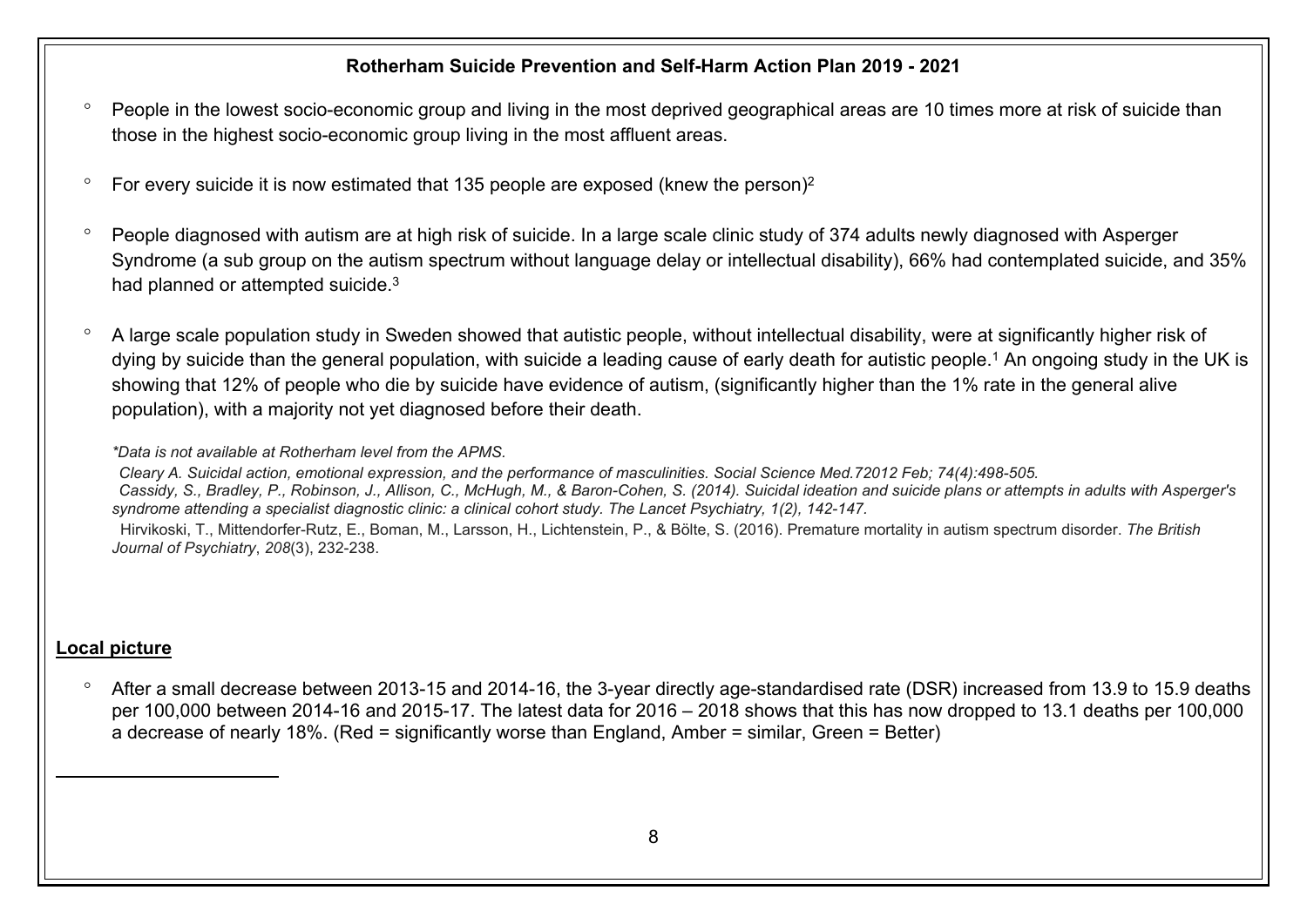

<sup>o</sup> The number of registered deaths reduced from 107 for 2015-17 to 87 for 2016-18 largely due to the loss of 2015 data from the period with its high number of deaths. Rotherham is now statistically similar to all nearest neighbours (was significantly higher than 7 of 15 nearest neighbours for 2015-17 data). This is based on overlapping confidence interval values.

| 圡<br><b>A</b><br>Export table as image | Export table as CSV file        |                                |             |                    |                          |                        |
|----------------------------------------|---------------------------------|--------------------------------|-------------|--------------------|--------------------------|------------------------|
| Area<br>AV                             | <b>Recent</b><br><b>Trend</b>   | <b>Neighbour</b><br>Rank<br>AV | Count<br>AV | <b>Value</b><br>AV | 95%<br><b>Lower CI</b>   | 95%<br><b>Upper CI</b> |
| <b>England</b>                         | $\hspace{0.1mm}-\hspace{0.1mm}$ | $\blacksquare$                 | 14,047      | 9.6                | 9.5                      | 9.8                    |
| Neighbours average                     | $\hspace{0.1mm}-\hspace{0.1mm}$ | $\overline{a}$                 | ٠           | $\overline{a}$     | $\overline{\phantom{0}}$ | ٠                      |
| <b>St. Helens</b>                      | $\qquad \qquad \blacksquare$    | $\overline{2}$                 | 75          | 16.1               | 12.6                     | 20.2                   |
| Rotherham                              | $\hspace{0.1mm}-\hspace{0.1mm}$ | $\overline{a}$                 | 87          | 13.1               | 10.5                     | 16.2                   |
| Calderdale                             | $\hspace{0.1mm}-\hspace{0.1mm}$ | 10                             | 68          | 12.5               | 9.7                      | 15.8                   |
| <b>Doncaster</b>                       | $\overline{\phantom{a}}$        | $\mathbf{1}$                   | 98          | 12.3               | 10.0                     | 15.0                   |
| Wigan                                  | $\overline{\phantom{a}}$        | 5                              | 106         | 12.3               | 9.9                      | 14.6                   |
| <b>Bolton</b>                          | $\qquad \qquad \blacksquare$    | 13                             | 87          | 11.7               | 9.3                      | 14.4                   |
| Tameside                               | $\hspace{0.1mm}-\hspace{0.1mm}$ | 6                              | 68          | 11.6               | 9.0                      | 14.7                   |
| <b>Halton</b>                          | $\qquad \qquad \blacksquare$    | 9                              | 38          | 11.4               | 8.1                      | 15.7                   |
| Sunderland                             | $\qquad \qquad \blacksquare$    | 14                             | 82          | 11.1               | 8.8                      | 13.7                   |
| Rochdale                               | $\hspace{0.1mm}-\hspace{0.1mm}$ | 15                             | 59          | 10.9               | 8.3                      | 14.1                   |
| Wakefield                              | $\overline{\phantom{a}}$        | 4                              | 96          | 10.9               | 8.8                      | 13.3                   |
| <b>Dudley</b>                          | $\hspace{0.5cm}$                | 11                             | 80          | 9.7                | 7.7                      | 12.1                   |
| <b>Telford and Wrekin</b>              | $\hspace{0.1mm}-\hspace{0.1mm}$ | 8                              | 44          | 9.7                | 7.0                      | 13.0                   |
| <b>Barnsley</b>                        | $\qquad \qquad \blacksquare$    | 3                              | 59          | 9.2                | 7.0                      | 11.9                   |
| Stockton-on-Tees                       | $\hspace{0.1mm}-\hspace{0.1mm}$ | $\overline{7}$                 | 48          | 9.2                | 6.8                      | 12.3                   |
| Walsall                                | $\hspace{0.1mm}-\hspace{0.1mm}$ | 12                             | 59          | 8.2                | 6.2                      | 10.6                   |

Source: Public Health England (based on ONS source data

 $\circ$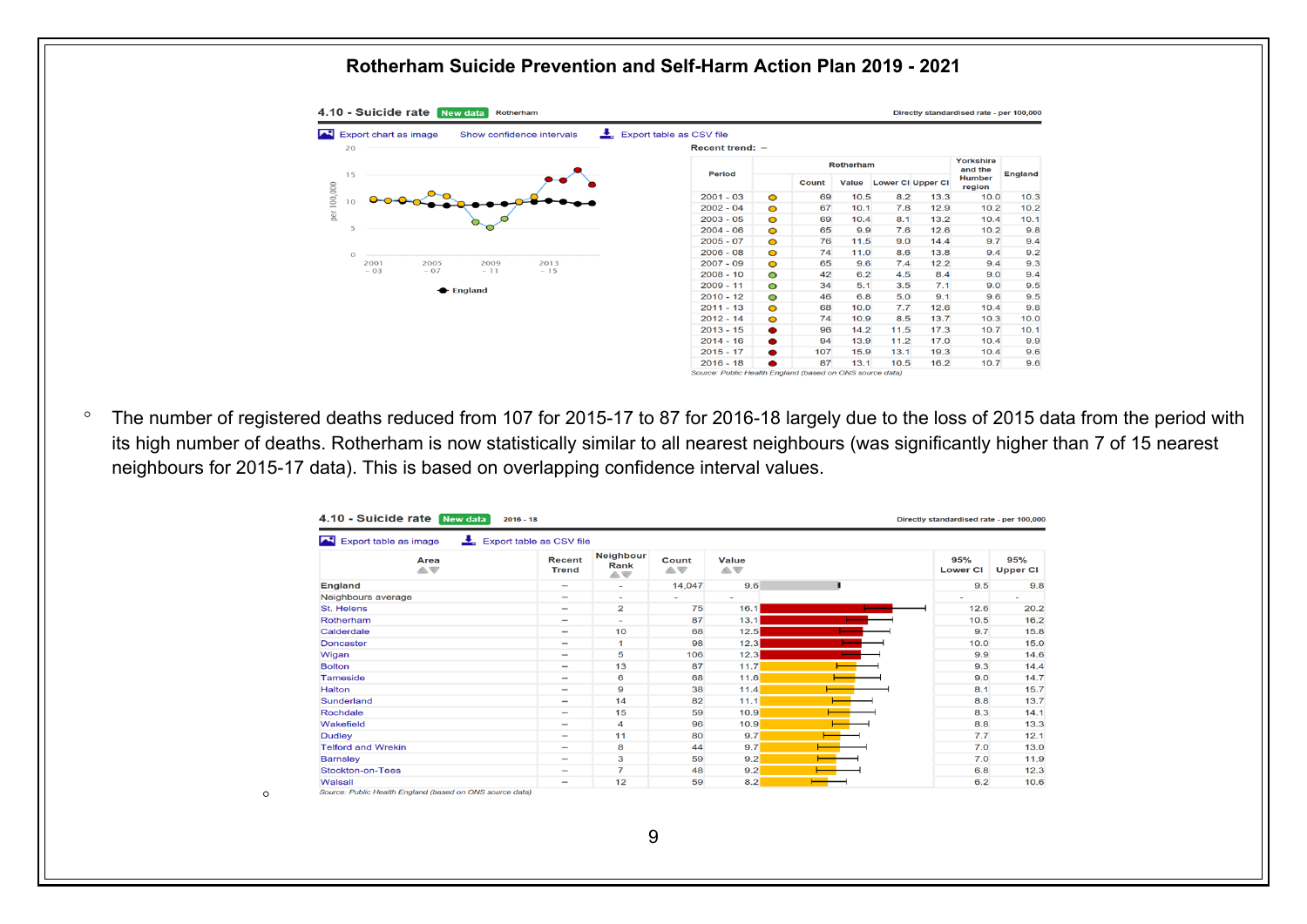- Males account for around three-quarters of suicide deaths with the trend in death rates matching the total trend. After reaching its highest in 2015-17 (in the period since 2001-03) the rate decreased in 2016-18 from 24.0 to 20.3 deaths per 100,000 population. However, Rotherham is still significantly higher than England and ranks 2nd highest of nearest neighbour authorities.
- After increasing every period since 2010-12 the female rate decreased from 8.4 to 6.4 deaths per 100,000 population between 2015-17 and 2016-18 and is now statistically similar to England again (was significantly higher/worse in 2015-17). Rotherham's female rate ranks as highest among CIPFA nearest neighbours.
- $\degree$  By age (5-year combined data) Data not yet updated to include 2018 The age 10-34 rate has risen consistently between 2011-15 and 2013-17 and is significantly higher than England (20.7 compared to 10.5 deaths per 100,000 population). The rates for the 35-64 and 65+ age groups were stable between 2011-15 and 2012-16 but both increased for 2013-17. The rates for ages 35-64 and 65+ are higher than England but still statistically similar.

|           |                  |         |         | <u>Udicide Order Rate per Too,000 by Age Order Fitulieriam Obilipated to England</u> |         |         |
|-----------|------------------|---------|---------|--------------------------------------------------------------------------------------|---------|---------|
| Age       | <b>Rotherham</b> |         |         | <b>England</b>                                                                       |         |         |
| Group     | $2011 - 15$      | 2012-16 | 2013-17 | 2011-15                                                                              | 2012-16 | 2013-17 |
| $10 - 34$ | 16.7             | 18.7    | 20.7    | 10.5                                                                                 | 10.6    | 10.5    |
| $35 - 64$ | 22.5             | 22.7    | 24.4    | 20.8l                                                                                | 20.6    | 20.1    |
| $65+$     | 13.1             | 13.6I   | 16.0    | 12.6I                                                                                | 12.4    | 12.4    |

#### **Suicide Crude Rate per 100,000 by Age Group - Rotherham Compared to England**

Source - Office for National Statistics, original mortality data.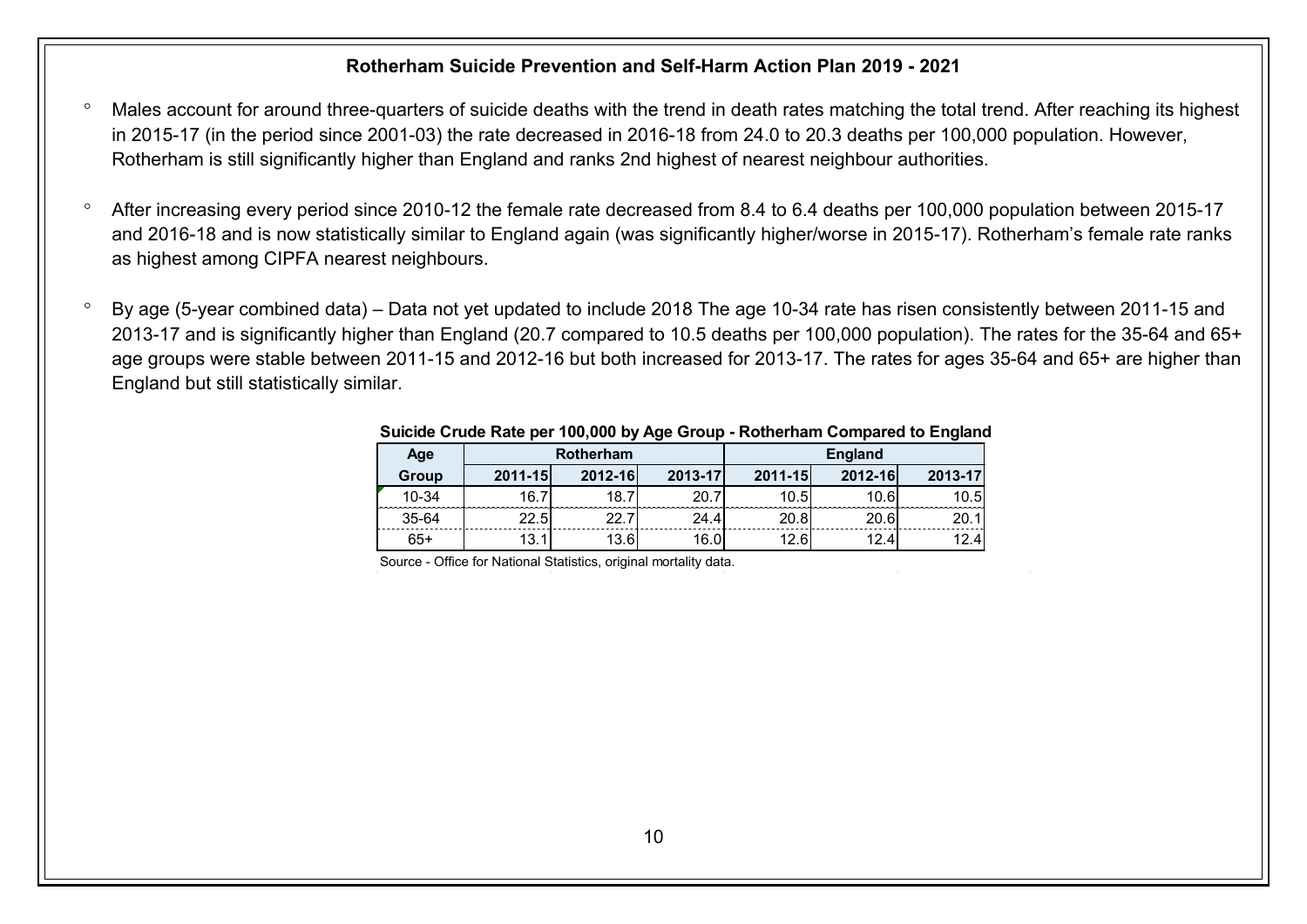

**Suicide Crude Rate per 100,000 by Age Group Rotherham compared to England 2013-17 (5 year aggregate)**

- Rotherham rates rank 2nd highest among CIPFA nearest neighbour authorities for deaths in ages 10-34, average for ages 35-64 and 3rd highest for ages 65 and over.
- <sup>o</sup> The most common form of suicide in Rotherham is by hanging.

 $\circ$ 

<sup>o</sup> The real time data for suspected suicides in Rotherham shows that deaths are more prevalent in most deprived wards.

*\*Data is not available at Rotherham level from the APMS.*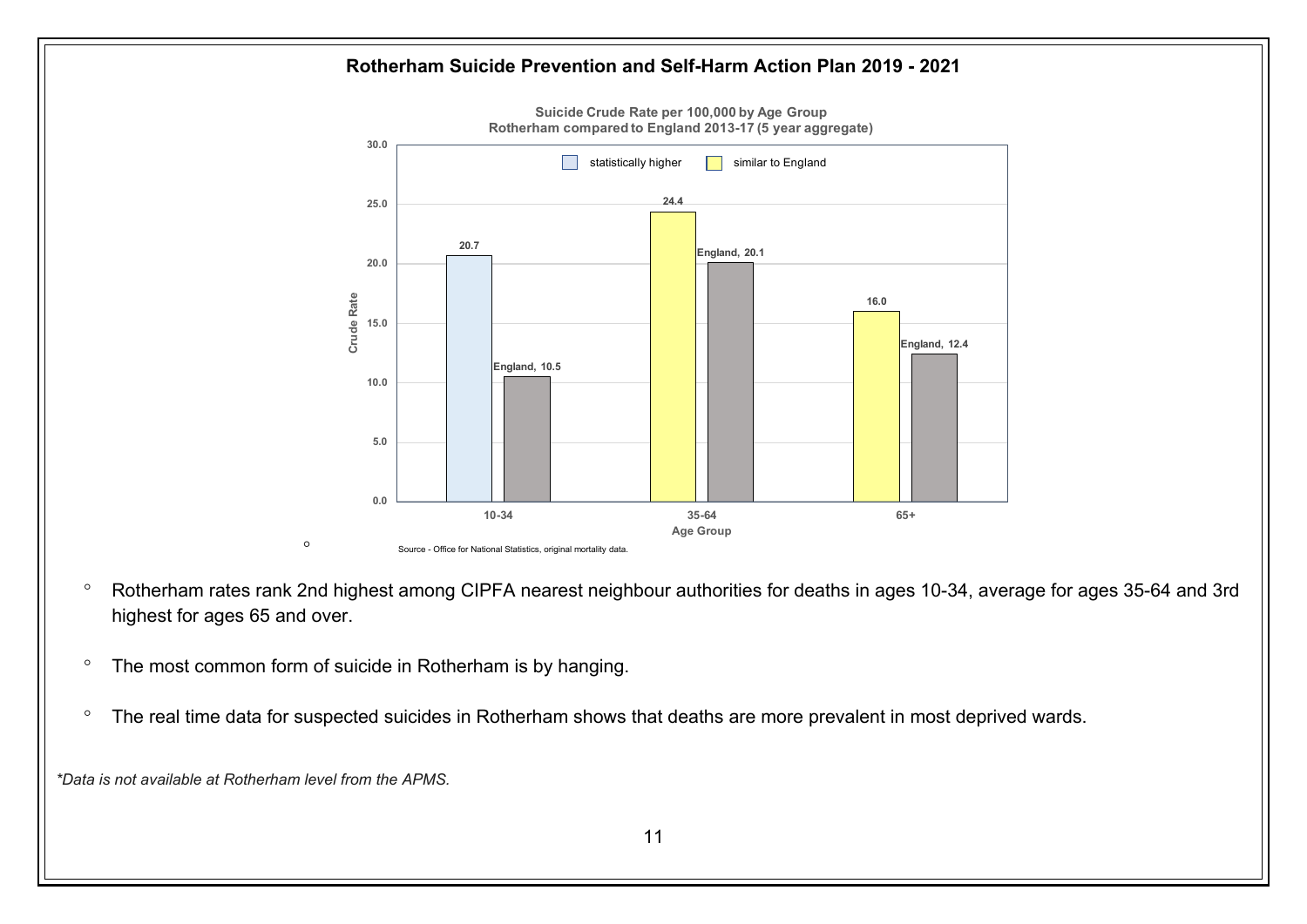Source: Death registrations data from the Office for National Statistics. DSR: Directly age-standardised rate. CIPFA: Chartered Institute of Public Finance and Accountancy.

## **Self-harm**

## **National picture:**

 Approximately 7% of the national population have self-harmed (without suicidal intent) at some stage, according to the Adult Psychiatric Morbidity Survey (APMS) 2014<sup>1</sup>.

## **Local picture:**

- Rates for hospital admissions due to self-harm in children and young people (Aged 10-24 years) are also significantly lower/better than England. In 2016/17 Rotherham's rate was 278.1 per 100,000 DSR compared to 404.6 per 100,000 for England. Rotherham ranks 3<sup>rd</sup> lowest in Yorkshire and the Humber Region and lowest/best among CIPFA nearest neighbours.
- Rotherham had 403 emergency hospital admissions for self-harm in 2016/17 which is 159.4 per 100,000 DSR (Persons, All ages). This rate is significantly lower/better than England (185.3 per 100,000) and ranks as 5th lowest in Yorkshire and the Humber and 2nd lowest among CIPFA nearest neighbours.

*DSR – Directly age standardised rate.*

## **Helpful resources on suicide prevention**

- <sup>o</sup> Healthier Lives suicide prevention <http://healthierlives.phe.org.uk/topic/suicide-prevention>
- Help is at Hand <http://supportaftersuicide.org.uk/wp-content/uploads/2016/09/England-Help-is-at-Hand.pdf>
- Identifying and responding to suicide clusters and contagion: a practice resource [https://www.gov.uk/government/uploads/system/uploads/attachment\\_data/file/459303/Identifying\\_and\\_responding\\_to\\_suicide\\_clusters\\_an](https://www.gov.uk/government/uploads/system/uploads/attachment_data/file/459303/Identifying_and_responding_to_suicide_clusters_and_contagion.pdf) [d\\_contagion.pdf](https://www.gov.uk/government/uploads/system/uploads/attachment_data/file/459303/Identifying_and_responding_to_suicide_clusters_and_contagion.pdf)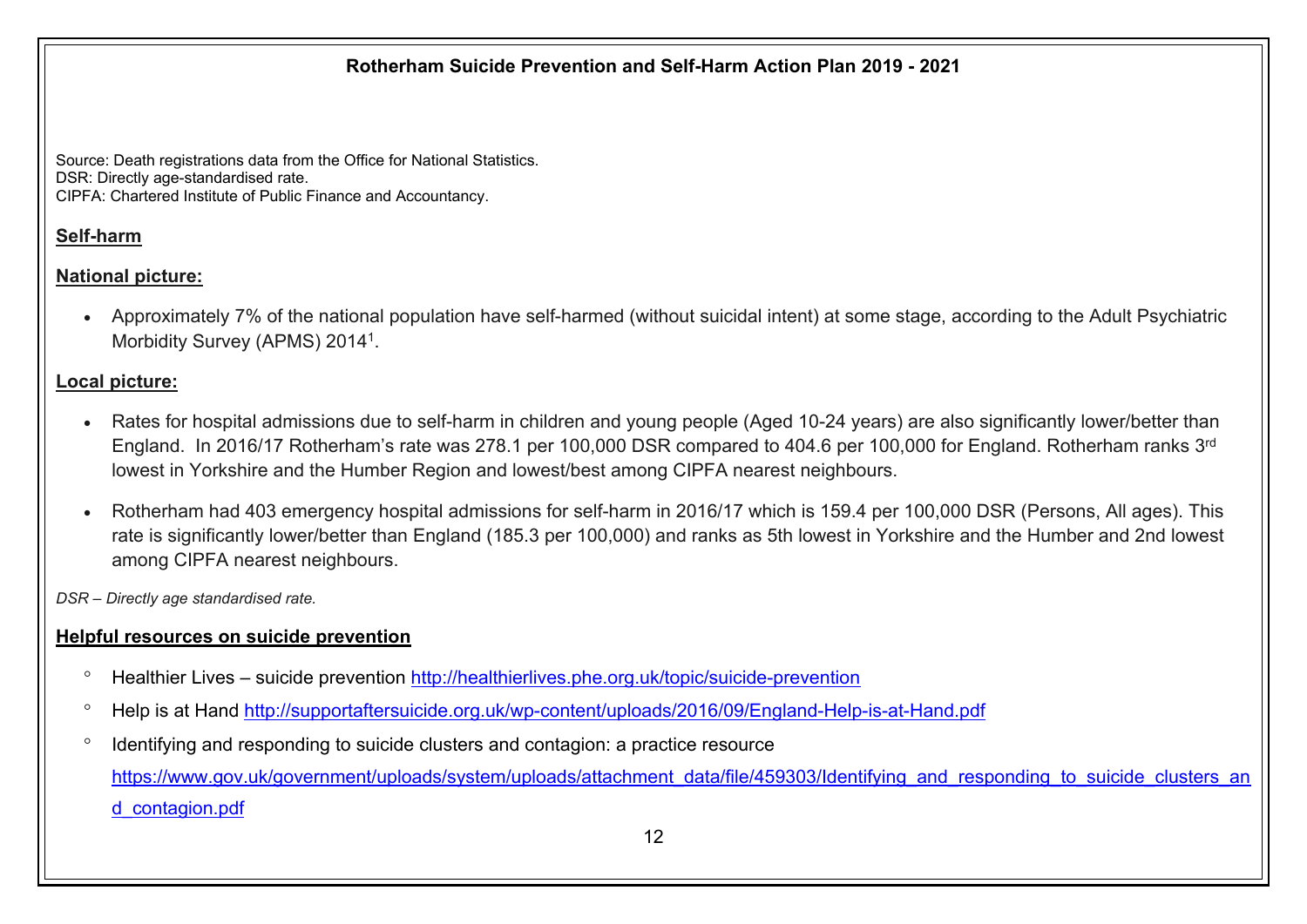- Local suicide prevention planning: a practice resource [https://www.gov.uk/government/uploads/system/uploads/attachment\\_data/file/564420/phe\\_local\\_suicide\\_prevention\\_planning\\_a\\_practice](https://www.gov.uk/government/uploads/system/uploads/attachment_data/file/564420/phe_local_suicide_prevention_planning_a_practice_resource.pdf) [\\_resource.pdf](https://www.gov.uk/government/uploads/system/uploads/attachment_data/file/564420/phe_local_suicide_prevention_planning_a_practice_resource.pdf)
- <sup>o</sup> Preventing suicide in public places: a practice resource [https://www.gov.uk/government/uploads/system/uploads/attachment\\_data/file/481224/Preventing\\_suicides\\_in\\_public\\_places.pdf](https://www.gov.uk/government/uploads/system/uploads/attachment_data/file/481224/Preventing_suicides_in_public_places.pdf)
- <sup>o</sup> Suicide prevention profiling tool <http://fingertips.phe.org.uk/profile-group/mental-health/profile/suicide>
- <sup>o</sup> Support after a suicide: A guide to providing local services

[https://www.gov.uk/government/uploads/system/uploads/attachment\\_data/file/582095/Support\\_after\\_a\\_suicide.pdf](https://www.gov.uk/government/uploads/system/uploads/attachment_data/file/582095/Support_after_a_suicide.pdf)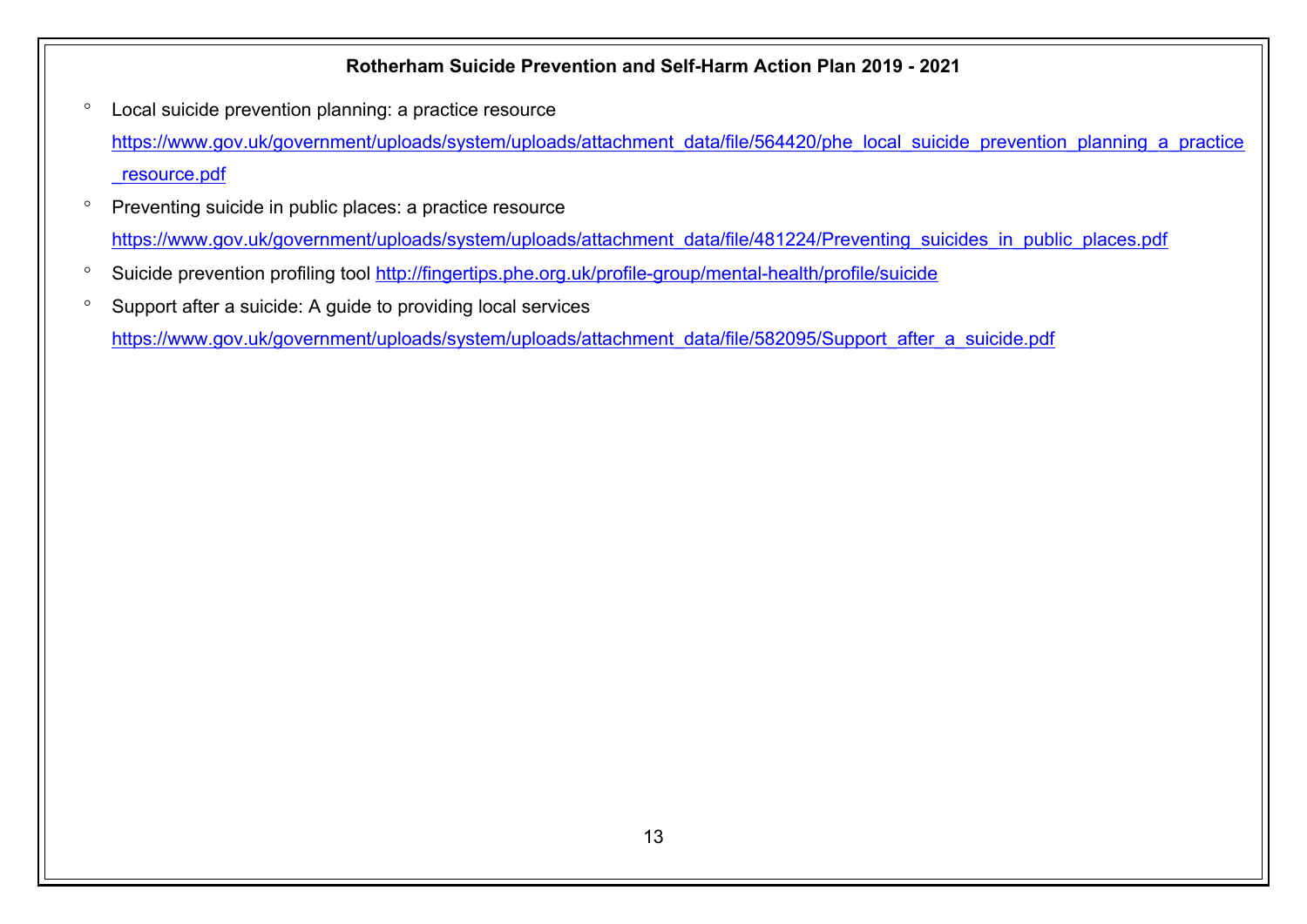Aim 1. Reducing the number of suicides amongst people receiving mental health support from across all organisations

| <b>Objectives</b>                                                                                                                          | <b>Actions</b>                                                                                                                                                                                                                                                                                                                     | Who will lead?                                                            | By when?                                                                                                    | What do we want to<br>see as a result?                                                                                                                                                                                                                                      | <b>Progress to date</b> |
|--------------------------------------------------------------------------------------------------------------------------------------------|------------------------------------------------------------------------------------------------------------------------------------------------------------------------------------------------------------------------------------------------------------------------------------------------------------------------------------|---------------------------------------------------------------------------|-------------------------------------------------------------------------------------------------------------|-----------------------------------------------------------------------------------------------------------------------------------------------------------------------------------------------------------------------------------------------------------------------------|-------------------------|
| 1.1 To have a<br>whole system<br>approach to<br>suicide<br>prevention<br>within acute<br>and community<br>mental health<br>services.       | To implement<br>Rotherham Doncaster<br>and South Humber<br><b>NHS Foundation Trust</b><br><b>KEEPING SAFE</b><br><b>KEEPING WELL</b><br><b>Suicide Prevention</b><br>Action Plan 2019 -<br>2021                                                                                                                                    | <b>RDaSH</b>                                                              | Annual progress<br>report. Plan to be<br>delivered over 2<br>years.                                         | A reduction in the<br>number of suicides<br>amongst people<br>receiving mental<br>health support:<br>Plan focusses on<br>$\bullet$<br>zero suicide for<br>inpatients and a<br>10% reduction in<br>community.                                                                |                         |
| 1.2 Staff across<br>the health and<br>social care<br>system are<br>equipped to<br>identify and<br>support people<br>at risk of<br>suicide. | Partners across the<br><b>Health and Social Care</b><br>system to agree an<br>approach to suicide<br>prevention training for<br>all staff. Training to<br>range from spotting the<br>signs and signposting<br>to providing intensive<br>interventions.<br>Training programme to<br>be rolled out across<br>health and social care. | Workforce<br><b>Enablement Group</b><br>(Sub Group of the<br>Place Board) | March 2020- agreed<br>plan in place and<br>approved by partners<br>Training programme<br>being implemented. | A reduction in the<br>number of suicides<br>amongst people<br>receiving mental<br>health support:<br>An approved<br>$\bullet$<br>training package<br>so managers are<br>assured that staff<br>are trained to the<br>appropriate level<br>for their role.<br>Number of staff |                         |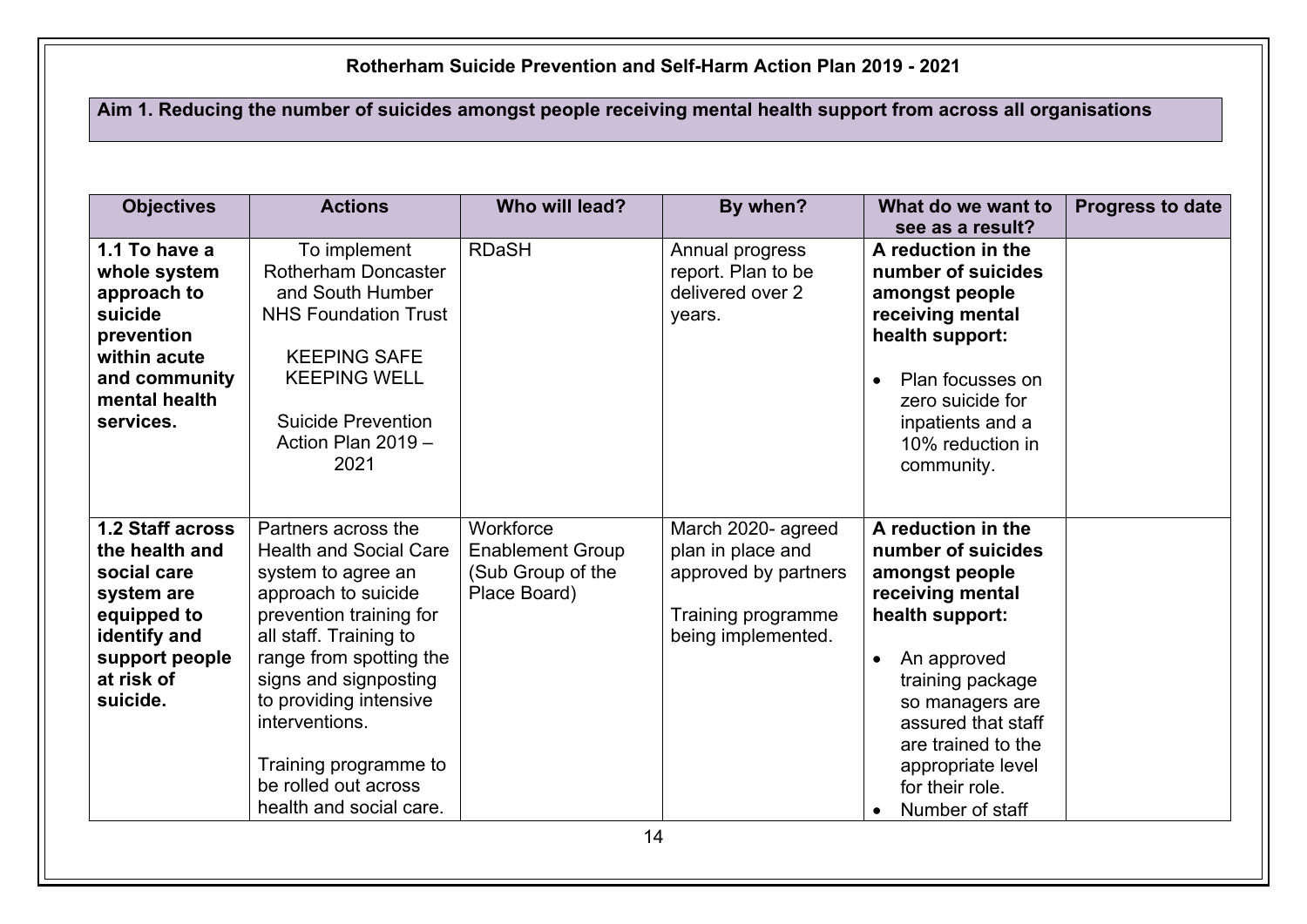|                                                                                                                            |                                                                                                                                                                                          |                | Rotherham Suicide Prevention and Self-Harm Action Plan 2019 - 2021                                                                                                                                                                                                                      |                                                          |                                                                               |                                                                                                                                                                                                                                                                                                                                                  |                            |
|----------------------------------------------------------------------------------------------------------------------------|------------------------------------------------------------------------------------------------------------------------------------------------------------------------------------------|----------------|-----------------------------------------------------------------------------------------------------------------------------------------------------------------------------------------------------------------------------------------------------------------------------------------|----------------------------------------------------------|-------------------------------------------------------------------------------|--------------------------------------------------------------------------------------------------------------------------------------------------------------------------------------------------------------------------------------------------------------------------------------------------------------------------------------------------|----------------------------|
| <b>Objectives</b>                                                                                                          | <b>Actions</b>                                                                                                                                                                           | Who will lead? |                                                                                                                                                                                                                                                                                         | By when?                                                 |                                                                               | What do we want to<br>see as a result?                                                                                                                                                                                                                                                                                                           | <b>Progress to date</b>    |
|                                                                                                                            |                                                                                                                                                                                          |                |                                                                                                                                                                                                                                                                                         |                                                          | trained.                                                                      |                                                                                                                                                                                                                                                                                                                                                  |                            |
|                                                                                                                            | Aim 2. To improve support to those bereaved and affected by suicide                                                                                                                      |                |                                                                                                                                                                                                                                                                                         |                                                          |                                                                               |                                                                                                                                                                                                                                                                                                                                                  |                            |
| <b>Objectives</b>                                                                                                          | <b>Actions</b>                                                                                                                                                                           |                | Who will lead?                                                                                                                                                                                                                                                                          |                                                          | By when?                                                                      | What do we want<br>to see as a<br>result?                                                                                                                                                                                                                                                                                                        | <b>Progress to</b><br>date |
| 2.1 To<br>provide<br>support and<br>early<br>intervention<br>to children<br>and young<br>people<br>bereaved by<br>suicide. | To review Child Bereavement pathway,<br>brief all organisations and upload onto<br>Tri-x.<br>To review offer of support to schools<br>following a death by suicide of a<br>parent/carer. |                | PH working with<br>partners from<br><b>RMBC C&amp;YP</b><br>services, SY<br>Police and<br>CAMHS.<br>The review will<br>incorporate any<br>feedback from<br>families where<br>this is available.<br>Review of offer to<br>schools will be led<br>by Educational<br>Psychology and<br>PH. | 2019<br><b>Review of Critical</b><br>schools and<br>2020 | <b>Review due October</b><br>Incident information to<br>bereavement toolkit-x | <b>Children</b><br>bereaved or<br>affected by<br>suicide receiving<br>appropriate<br>support:<br>Pathway<br>renewed.<br>Organisations<br>$\bullet$<br>to cascade<br>updated<br>pathway to<br>their staff.<br>Updated<br>$\bullet$<br>pathway on Tri-<br>Χ.<br><b>Critical Incident</b><br>$\bullet$<br>information to<br>schools<br>reviewed and |                            |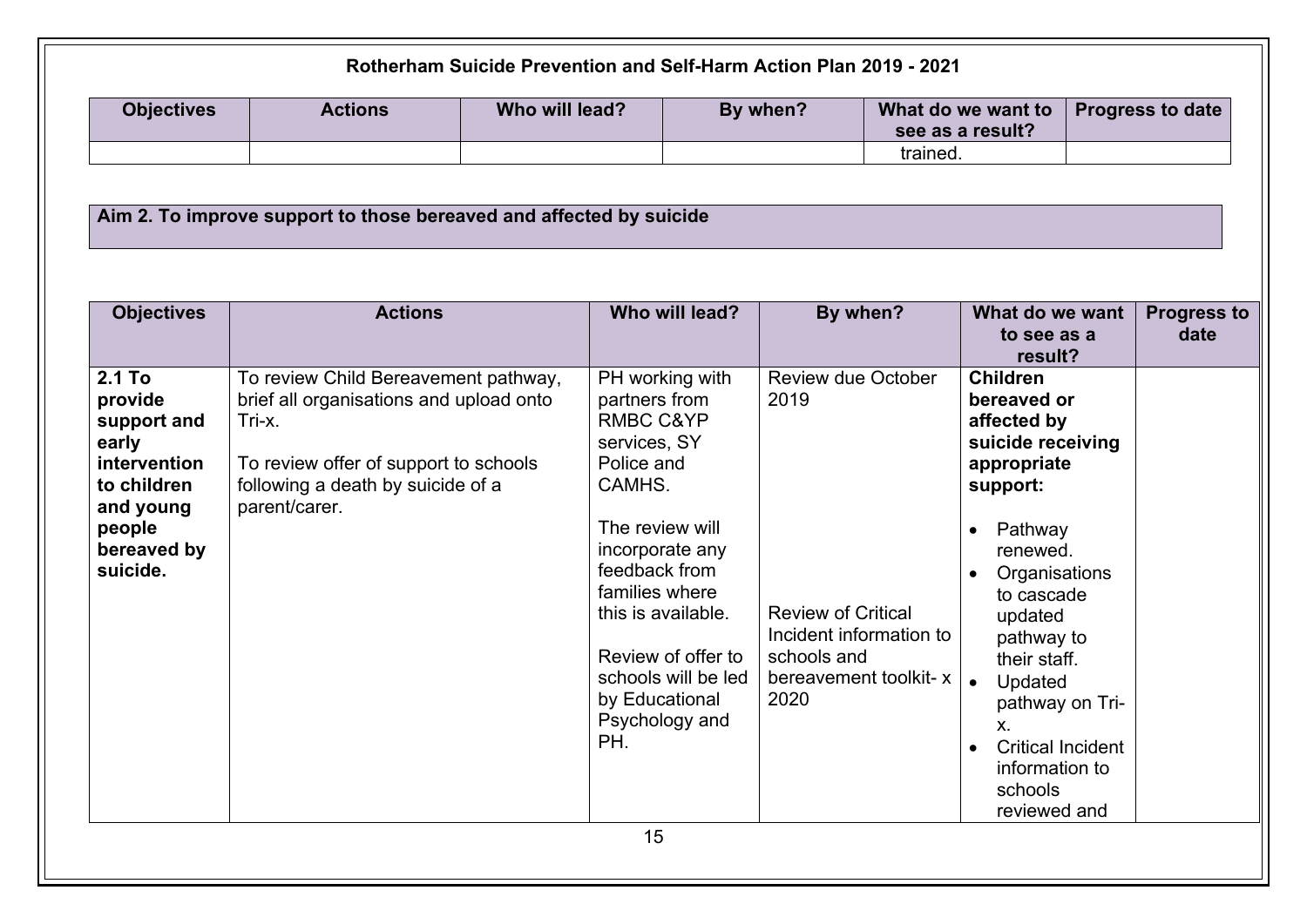| <b>Objectives</b>                                                                                                                                    | <b>Actions</b>                                                                                                                                                                                                                                                                                                                                                                                                | Who will lead?                                                                                             | By when?                                                                                                                                                                                                                                                                                                                                                                                                                                                                                                     | What do we want<br>to see as a<br>result?                                                                                                                                                                                                                                                                                                                                                                                                                                  | <b>Progress to</b><br>date |
|------------------------------------------------------------------------------------------------------------------------------------------------------|---------------------------------------------------------------------------------------------------------------------------------------------------------------------------------------------------------------------------------------------------------------------------------------------------------------------------------------------------------------------------------------------------------------|------------------------------------------------------------------------------------------------------------|--------------------------------------------------------------------------------------------------------------------------------------------------------------------------------------------------------------------------------------------------------------------------------------------------------------------------------------------------------------------------------------------------------------------------------------------------------------------------------------------------------------|----------------------------------------------------------------------------------------------------------------------------------------------------------------------------------------------------------------------------------------------------------------------------------------------------------------------------------------------------------------------------------------------------------------------------------------------------------------------------|----------------------------|
| 2.2 To ensure<br>that timely,<br>coordinated<br>and<br>appropriate<br>support is<br>provided to<br>adults<br>bereaved and<br>affected by<br>suicide. | To have an agreed support pathway for<br>adults bereaved and affected by suicide<br>which will explore the possibilities of<br>including peer support:<br>Current listening provision<br>evaluated.<br>Recommendations made to the<br>Suicide Prevention and & SH<br>Group and the MH & LD<br>Transformation Group.<br><b>Discussions with ICS Suicide</b><br>Prevention Group about future<br>commissioning. | PH & RCCG<br>working with SYP.<br>Working with<br>suicide prevention<br>colleagues from<br>across the ICS. | Review of current<br>$\bullet$<br>listening provision-<br>end of September<br>2019.<br>Recommendations<br>$\bullet$<br>to the Suicide<br>Prevention and &<br>SH Group and the<br>MH & LD<br>Transformation<br>Group Sept 2019<br><b>Discussions held</b><br>$\bullet$<br>across the ICS<br>about future<br>commissioning<br>commencing Sept<br>2019.<br>Commissioning<br>intentions agreed<br>both locally and at<br>an ICS level.<br>Provision<br>$\bullet$<br>commissioned.<br>Information on<br>$\bullet$ | updated.<br>Positive<br>$\bullet$<br>feedback from<br>Children, young<br>people and<br>families.<br><b>Adults bereaved</b><br>or affected by<br>suicide receiving<br>appropriate<br>support:<br>Current<br>$\bullet$<br>provision<br>reviewed.<br>Changes made<br>where<br>necessary.<br>Positive<br>$\bullet$<br>feedback from<br>people<br>receiving<br>support.<br>Reports of<br>uptake to<br>Suicide<br><b>Prevention</b><br>Group & Self<br>Harm Group<br>and MH & LD |                            |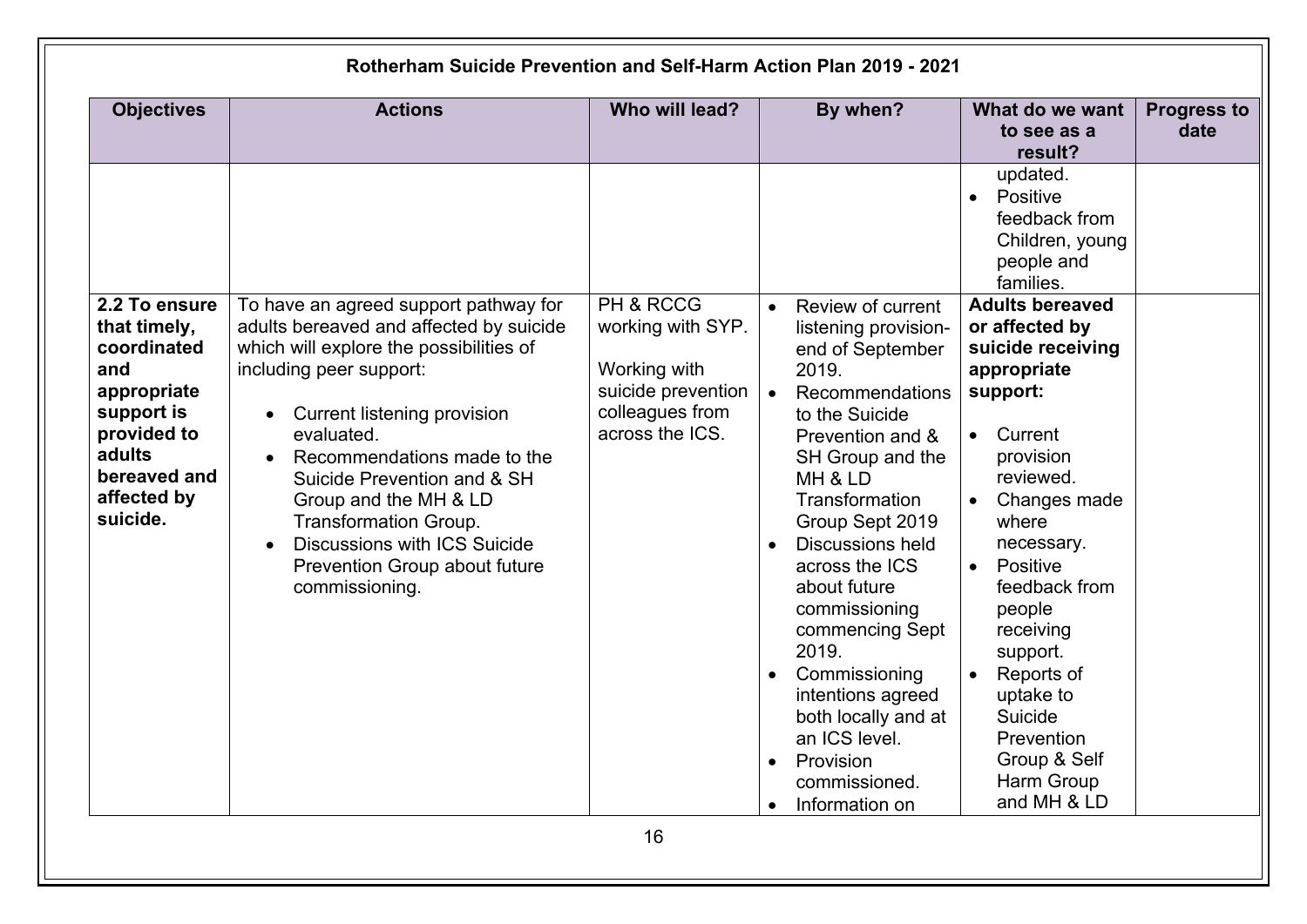| <b>Objectives</b>                                                                                     | <b>Actions</b>                                                                                                                                                                                                                                                                                                                                                   | Who will lead?                                                                                                                                                                  | By when?                                                                                                                                                                                                                                      | What do we want<br>to see as a<br>result?                                                                                                                       | <b>Progress to</b><br>date |
|-------------------------------------------------------------------------------------------------------|------------------------------------------------------------------------------------------------------------------------------------------------------------------------------------------------------------------------------------------------------------------------------------------------------------------------------------------------------------------|---------------------------------------------------------------------------------------------------------------------------------------------------------------------------------|-----------------------------------------------------------------------------------------------------------------------------------------------------------------------------------------------------------------------------------------------|-----------------------------------------------------------------------------------------------------------------------------------------------------------------|----------------------------|
|                                                                                                       |                                                                                                                                                                                                                                                                                                                                                                  |                                                                                                                                                                                 | support offer<br>communicated.<br>Monitoring and<br>evaluations<br>process<br>established by<br>January 2020.<br>Monthly reviews<br>reported to<br><b>Suicide Prevention</b><br>and & SH Group<br>and the MH & LD<br>Transformation<br>Group. | Transformation<br>Group.                                                                                                                                        |                            |
| 2.3 Frontline<br>staff in<br>contact with<br>families able<br>to offer<br>support and<br>signposting. | Equip frontline staff to be able to offer<br>appropriate support to families they have<br>contact with:<br>Use briefing sessions/newsletters to<br>introduce agreed support pathway<br>encouraging staff to continue to offer<br>support where they have regular contact.<br>Promote the Help is at Hand guide to all<br>services so that workers can distribute | Representatives<br>of the Suicide<br>Prevention and<br>Self Harm Group<br>to take this action<br>back to their<br>organisation.<br>Working with<br>Communication<br>Leads from: | Help is at Hand Guide<br>promoted on the Be<br>the One Campaign<br>website-September<br>2019.<br><b>Rotherham Health</b><br>App<br>Help is at Hand<br>distributed to all                                                                      | <b>Adults bereaved</b><br>or affected by<br>suicide receiving<br>appropriate<br>support:<br>Staff<br>$\bullet$<br>distributing the<br>Help is at Hand<br>guide. |                            |
|                                                                                                       | this to families:<br>https://supportaftersuicide.org.uk/support-<br>guides/help-is-at-hand/                                                                                                                                                                                                                                                                      | RCCG, TFRT,<br>RMBC, RDaSH,<br><b>SYP</b>                                                                                                                                       | practices annually<br>and article in GP<br>bulletin (last<br>distribution April<br>2019).                                                                                                                                                     | <b>Brief training</b><br>sessions to<br>incorporate<br>adult support<br>pathway.                                                                                |                            |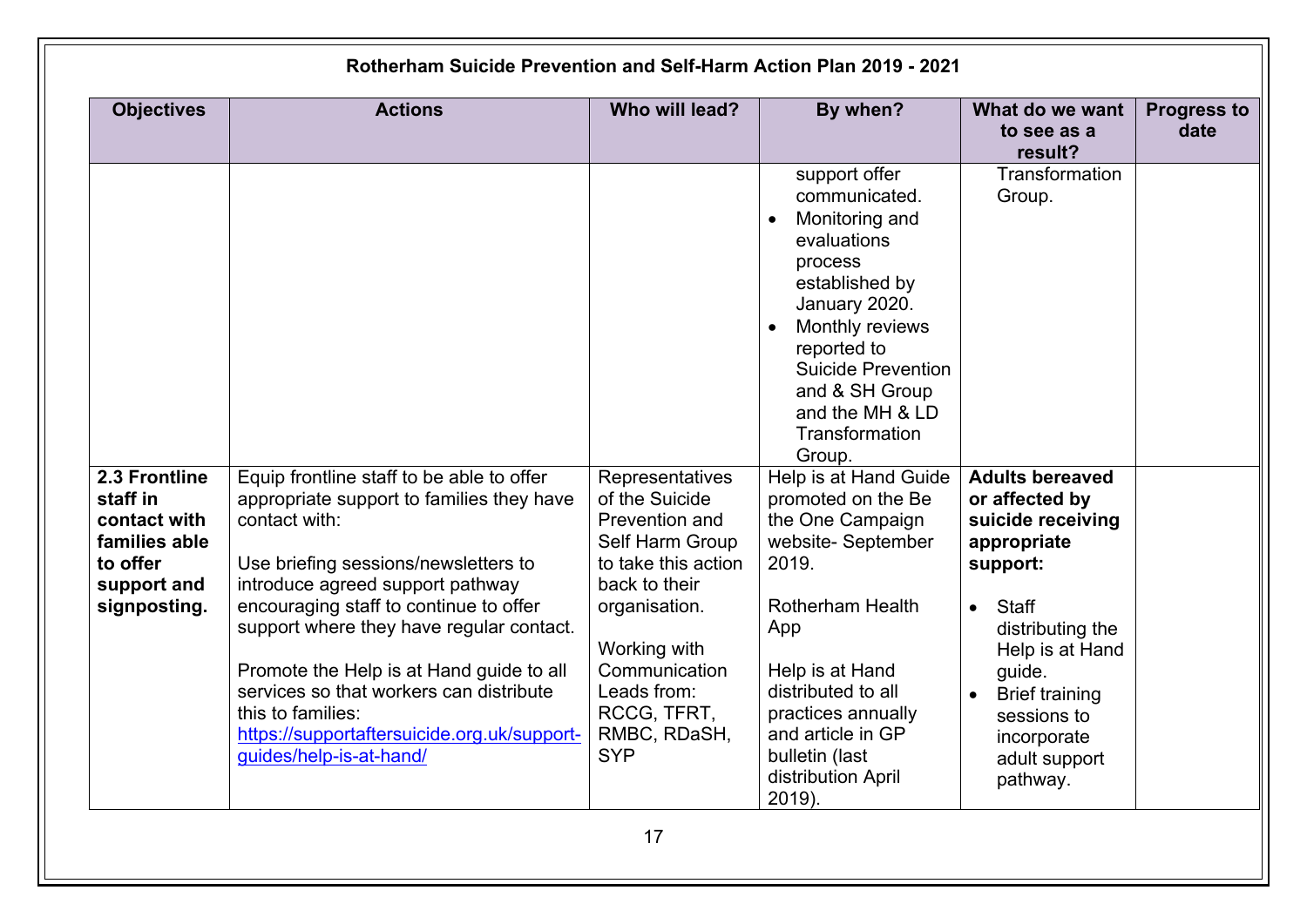|                   | Rotherham Suicide Prevention and Self-Harm Action Plan 2019 - 2021 |                |                                                                            |                                                       |                            |  |  |
|-------------------|--------------------------------------------------------------------|----------------|----------------------------------------------------------------------------|-------------------------------------------------------|----------------------------|--|--|
| <b>Objectives</b> | <b>Actions</b>                                                     | Who will lead? | By when?                                                                   | What do we want $\parallel$<br>to see as a<br>result? | <b>Progress to</b><br>date |  |  |
|                   |                                                                    |                | <b>Brief training sessions</b><br>to incorporate adult<br>support pathway. |                                                       |                            |  |  |

**Aim 3. People who self-harm**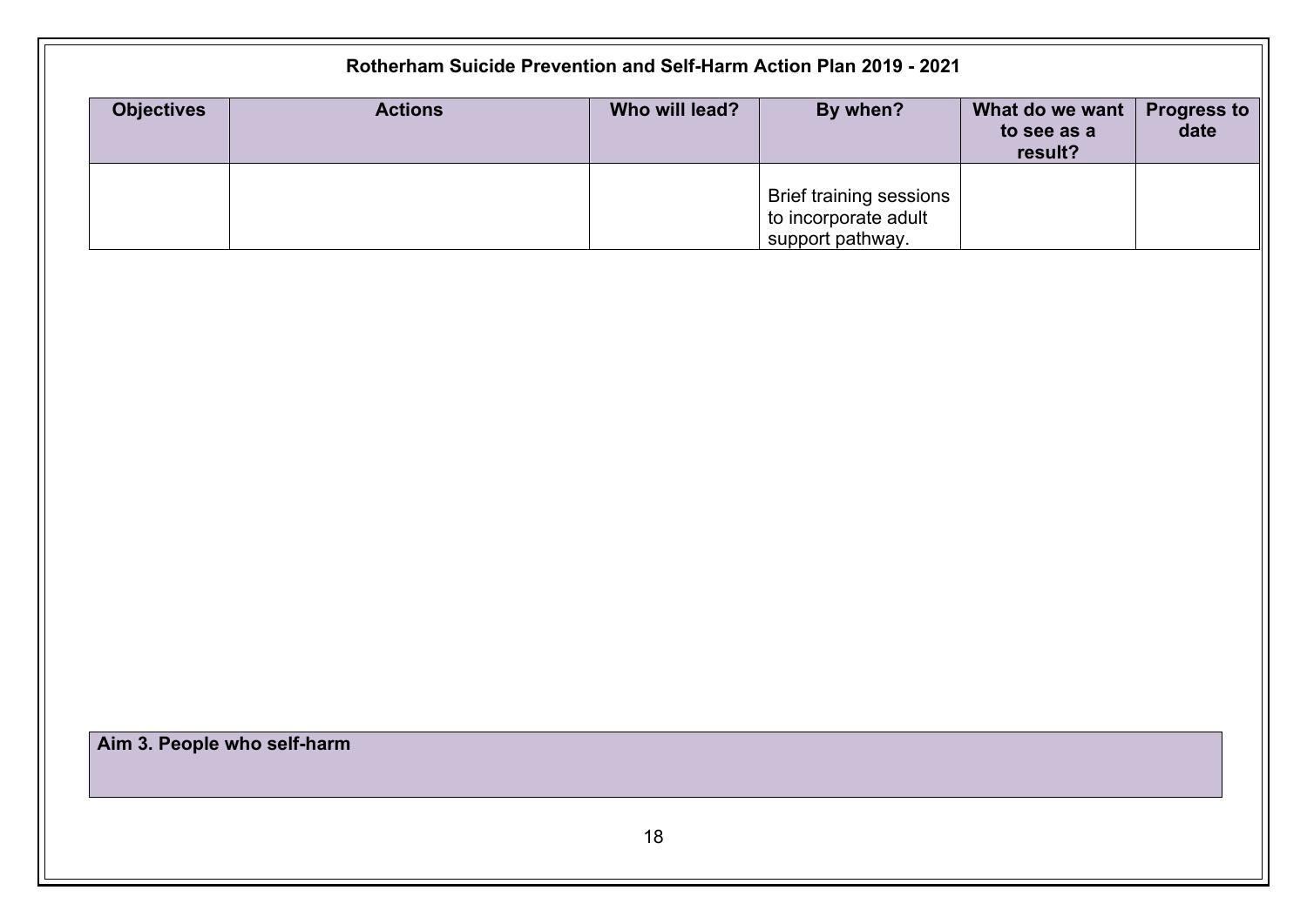| <b>Objectives</b>                                                                                                   | <b>Actions</b>                                                                                                                            | Who will lead?                                                                      | By when?                                                                                                                                                                                                                                                                                                                                                                                                                                                                         | What do we want to<br>see as a result?                                                                                                                                                                                                                              | <b>Progress to</b><br>date |
|---------------------------------------------------------------------------------------------------------------------|-------------------------------------------------------------------------------------------------------------------------------------------|-------------------------------------------------------------------------------------|----------------------------------------------------------------------------------------------------------------------------------------------------------------------------------------------------------------------------------------------------------------------------------------------------------------------------------------------------------------------------------------------------------------------------------------------------------------------------------|---------------------------------------------------------------------------------------------------------------------------------------------------------------------------------------------------------------------------------------------------------------------|----------------------------|
| 3.1 Increasing<br>people's<br>knowledge,<br>skills and<br>changing<br>attitudes<br>towards people<br>who self-harm. | To develop, launch and<br>evaluate a train the trainer<br>self-harm project which will<br>target parents/carers and<br>frontline workers. | <b>RCCG, RMBC</b><br>working with partners<br>of the Health and<br>Wellbeing Board. | Tender process to<br>identify provider<br>April-May 2019.<br>Programme<br>developed August<br>2019.<br>Maximum of 15 Train<br>the Trainers from<br><b>Health and Wellbeing</b><br>Board partners<br>identified August<br>2019.<br><b>Train the Trainer</b><br>programme<br>commencing<br>September 2019.<br><b>Trainers delivering</b><br>the programme to<br>parents/carers and<br>frontline staff.<br>Each Trainer to<br>deliver 4 courses per<br>year for up to 18<br>people. | To reduce self-harm<br>in within the<br>community<br>amongst children,<br>young people and<br>adults:<br>Qualitative and<br>quantitative<br>evaluations<br>showing an<br>improvement in<br>knowledge and<br>confidence of<br>parents/carers<br>and frontline staff. |                            |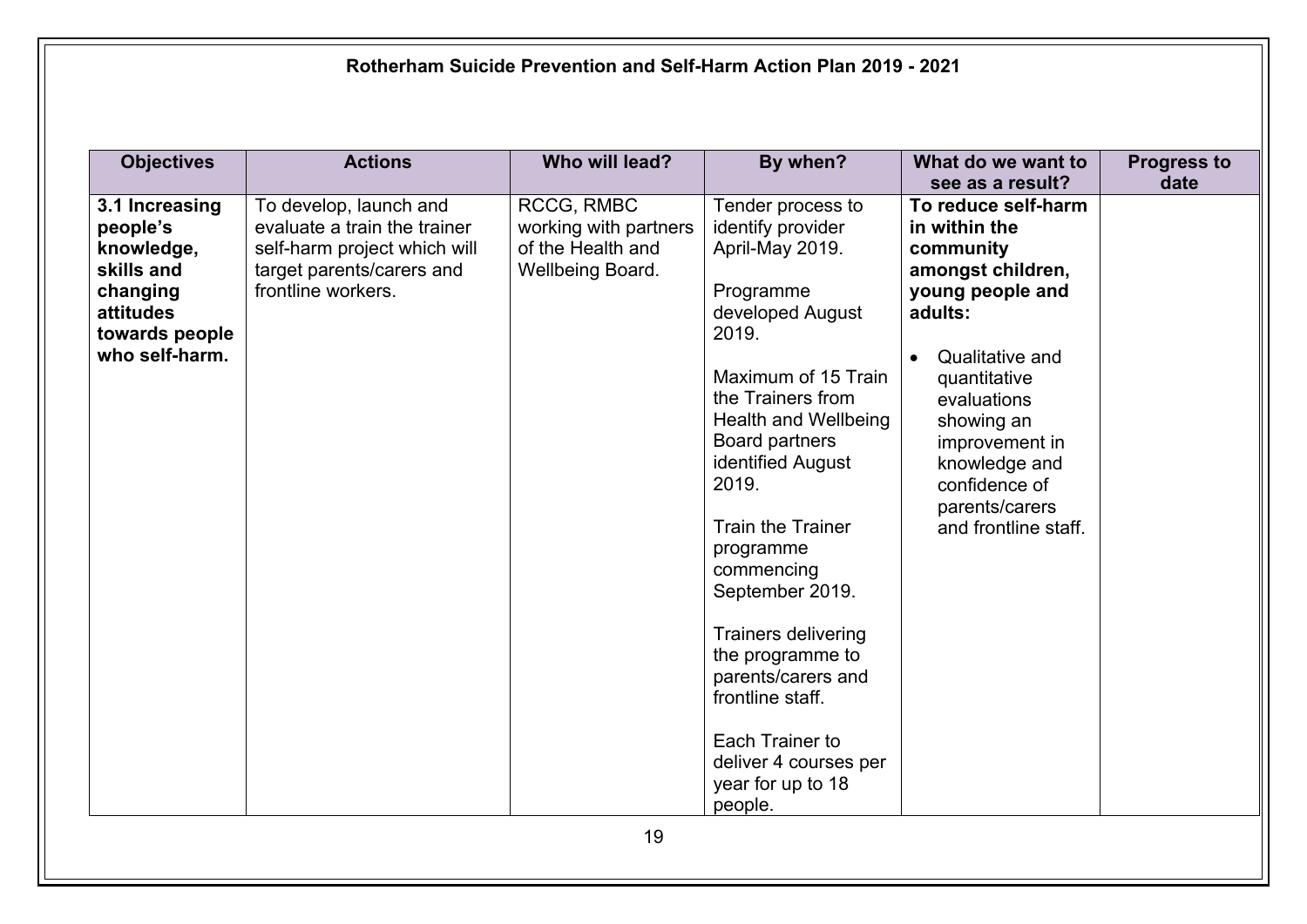|                                                                                                                                                  | Rotherham Suicide Prevention and Self-Harm Action Plan 2019 - 2021                                                                                                                                                                                                |                                                                                                                          |                                                                                                                                                |                                                                                                                                                                                                                                            |                            |  |
|--------------------------------------------------------------------------------------------------------------------------------------------------|-------------------------------------------------------------------------------------------------------------------------------------------------------------------------------------------------------------------------------------------------------------------|--------------------------------------------------------------------------------------------------------------------------|------------------------------------------------------------------------------------------------------------------------------------------------|--------------------------------------------------------------------------------------------------------------------------------------------------------------------------------------------------------------------------------------------|----------------------------|--|
| <b>Objectives</b>                                                                                                                                | <b>Actions</b>                                                                                                                                                                                                                                                    | Who will lead?                                                                                                           | By when?                                                                                                                                       | What do we want to<br>see as a result?                                                                                                                                                                                                     | <b>Progress to</b><br>date |  |
|                                                                                                                                                  |                                                                                                                                                                                                                                                                   |                                                                                                                          | Evaluation of<br>programme April<br>2020 and future<br>recommendations for<br>phase 2.                                                         |                                                                                                                                                                                                                                            |                            |  |
| 3.2 To promote<br>protective<br>factors for<br>children and<br>young people.                                                                     | To explore opportunities to<br>introduce trauma based work<br>in schools so that they<br>become trauma informed and<br>mentally healthy places for<br>all.<br>To encourage schools to<br>adopt the whole school<br>approach, particularly<br>Trailblazer schools. | <b>RMBC C&amp;YPS</b><br>working with schools.<br><b>RDaSH CAMHS</b><br><b>RDaSH Trauma and</b><br>Resilience Service.   |                                                                                                                                                | <b>Taking appropriate</b><br>training for schools,<br>communities and<br>organisations                                                                                                                                                     |                            |  |
| 3.3 To increase<br>awareness<br>amongst<br>people living<br>and working in<br>Rotherham of<br>the importance<br>of having good<br>mental health. | Roll out the Rotherham Five<br>Ways to Wellbeing Campaign<br>across the borough.<br>www.rotherham.gov.uk/health<br>To ensure that the Five Ways<br>to Wellbeing message is<br>incorporated into all mental<br>health training.                                    | All partners of the<br><b>Health and Wellbeing</b><br>Board: RMBC,<br>RCCG. TRFT,<br>RDaSH, SYP and<br>voluntary sector. | Campaign launched<br>in May 2018.<br>Ongoing but activity<br>reported to SP & SH<br>Group and Better<br><b>Mental Health for All</b><br>Group. | <b>Improved emotional</b><br>resilience amongst<br>people living and<br>working in<br>Rotherham:<br>$\bullet$ A range of<br>initiatives across<br>the borough.<br><b>Partners</b><br>evidencing their<br>actions on the<br>activity record |                            |  |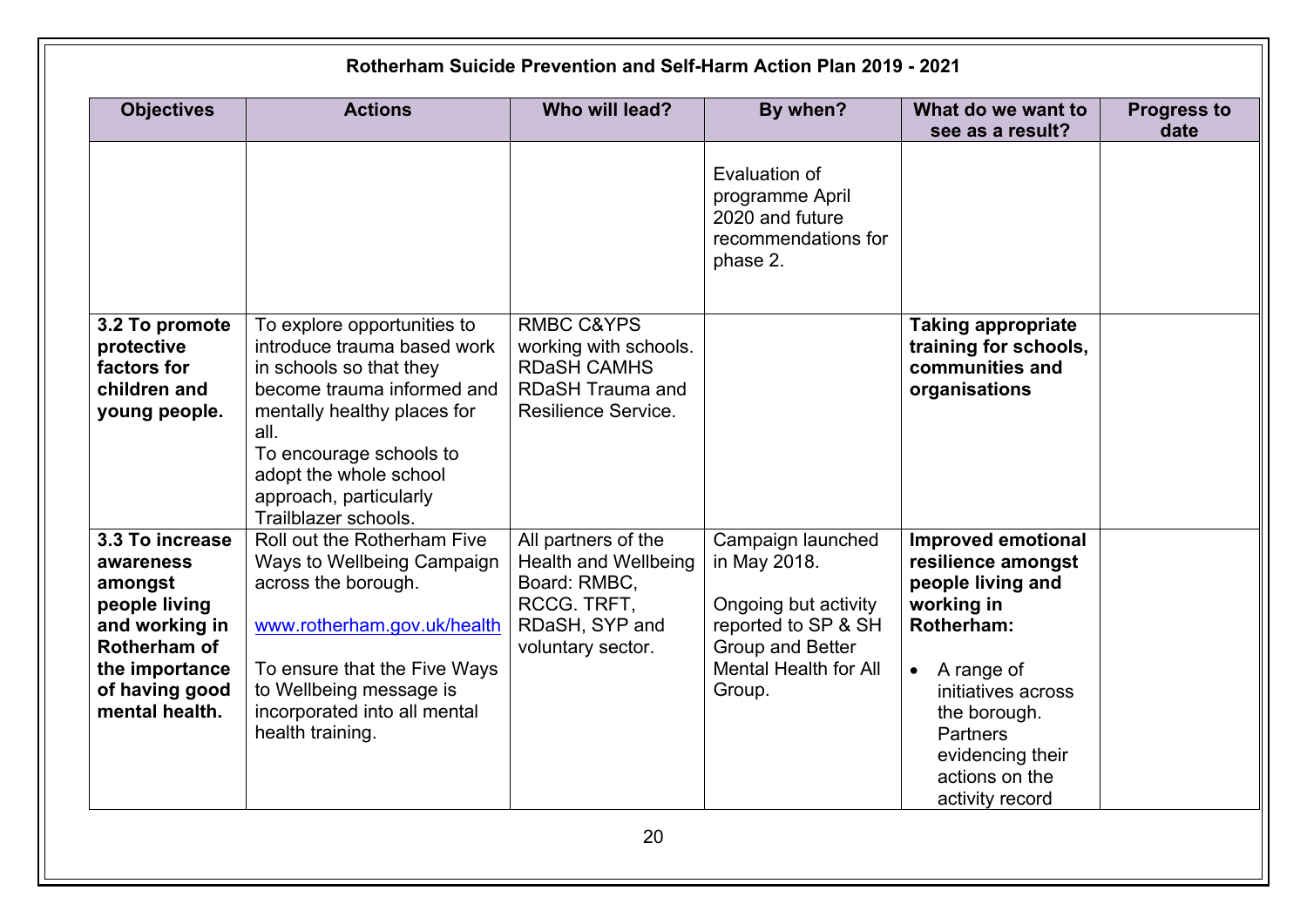| <b>Objectives</b> | <b>Actions</b> | Who will lead? | By when? | What do we want to<br>see as a result?                                                                                                                                                                                                                             | <b>Progress to</b><br>date |
|-------------------|----------------|----------------|----------|--------------------------------------------------------------------------------------------------------------------------------------------------------------------------------------------------------------------------------------------------------------------|----------------------------|
|                   |                |                |          | sheet.<br>Press and social<br>$\bullet$<br>media coverage of<br>campaign activity.<br>• Case studies<br>illustrating impact<br>campaign is<br>having.<br>Evidence of<br>$\bullet$<br>campaign<br>message being<br>delivered to health<br>and social care<br>staff. |                            |
|                   |                |                |          |                                                                                                                                                                                                                                                                    |                            |
|                   |                |                |          |                                                                                                                                                                                                                                                                    |                            |
|                   |                |                |          |                                                                                                                                                                                                                                                                    |                            |
|                   |                |                |          |                                                                                                                                                                                                                                                                    |                            |
|                   |                |                |          |                                                                                                                                                                                                                                                                    |                            |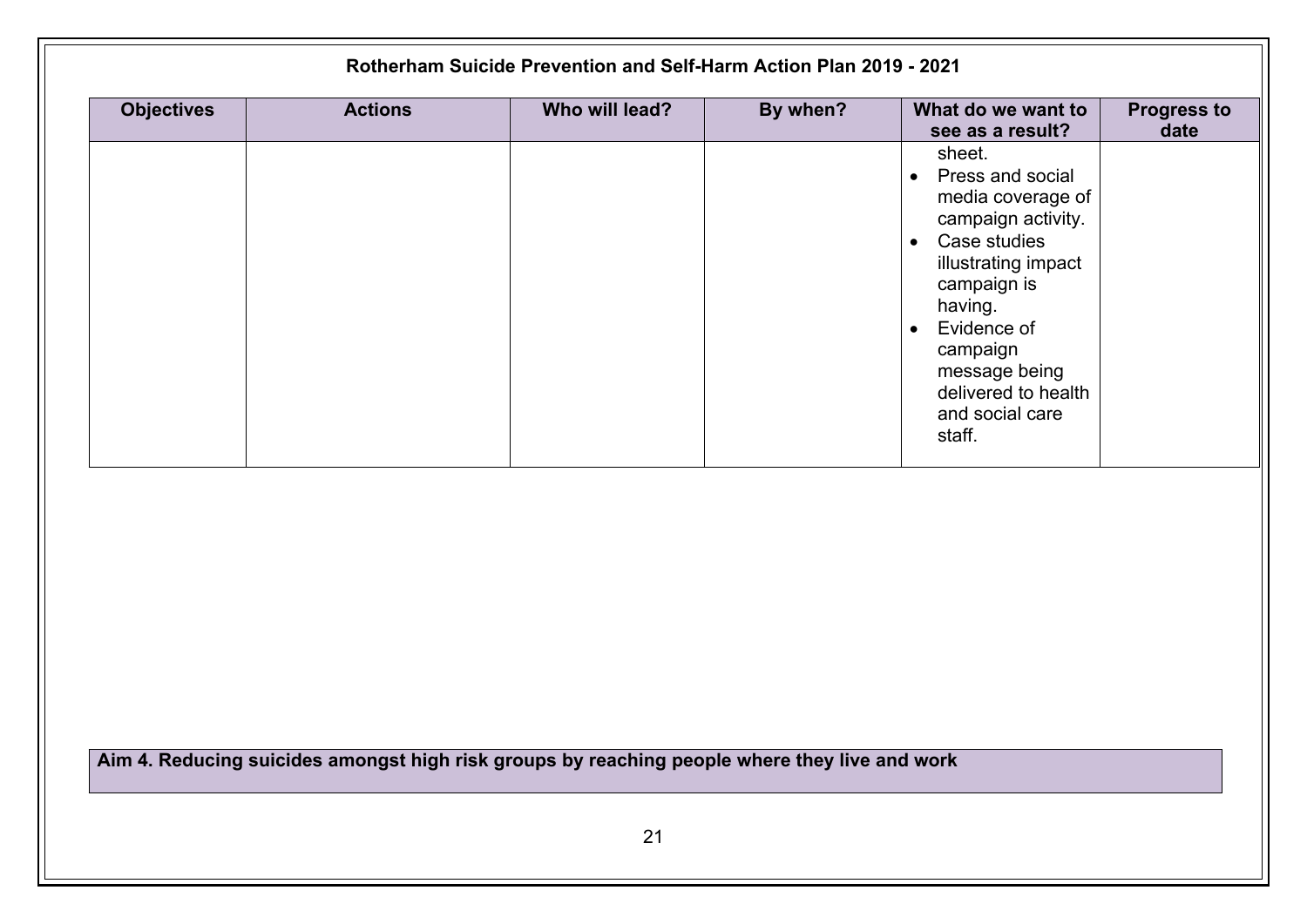| <b>Objectives</b>                                                                                                                                        | <b>Actions</b>                                                                                                                                                                                                                                               | Who will lead?                                                     | By when?                                                                                                                                                                                                                                                                                                    | What do we want to<br>see as a result?                                                                                                                                                                                                                                                                                              | <b>Progress to date</b> |
|----------------------------------------------------------------------------------------------------------------------------------------------------------|--------------------------------------------------------------------------------------------------------------------------------------------------------------------------------------------------------------------------------------------------------------|--------------------------------------------------------------------|-------------------------------------------------------------------------------------------------------------------------------------------------------------------------------------------------------------------------------------------------------------------------------------------------------------|-------------------------------------------------------------------------------------------------------------------------------------------------------------------------------------------------------------------------------------------------------------------------------------------------------------------------------------|-------------------------|
| 4.1 To equip<br>people living<br>and working to<br><b>Rotherham to</b><br>understand<br>how to identify<br>and support<br>someone at risk<br>of suicide. | Building on the<br>success of previous<br>campaigns, develop<br>and launch a suicide<br>prevention campaign<br>for Rotherham.<br>Link the campaign to<br>national resources:<br>$\circ$<br>Stay Alive App<br>$\circ$<br>Zero Suicide<br>Alliance<br>Training | RCCG, PH and<br>Communication<br>Leads from statutory<br>partners. | To work with at risk<br>groups to develop the<br>concept of the<br>campaign-March<br>2019.<br>Campaign developed<br>and launched-<br>September 2019.<br>Impact of the<br>campaign measured<br>and reported to<br><b>Suicide Prevention</b><br>and & SH Group and<br>the MH & LD<br>Transformation<br>Group. | A reduction in suicides<br>amongst high risk<br>groups:<br>An increase in people<br>understands of how<br>to identify and<br>support someone at<br>risk of suicide.<br>Promotion and<br>uptake of Zero<br>Suicide Alliance<br>online training.<br>Number of pledges<br>$\bullet$<br>made to support<br>messages of the<br>campaign. |                         |
| 4.2 To improve<br>men's mental<br>health and<br>reduce social<br>isolation.                                                                              | To promote a small<br>grants scheme which<br>will support activities<br>for men planned by<br>local men themselves.<br>with a focus on<br>improving men's<br>mental health and<br>reducing social<br>isolation.                                              | <b>RCCG &amp; PH RMBC</b>                                          | Small grants scheme<br>round 1 evaluated-<br>September/October<br>2019.<br>Second round of<br>grants promoted-<br>September 2019.<br>Grants awarded-<br>October 2019.                                                                                                                                       | A reduction in suicides<br>amongst high risk<br>groups:<br>An increase in the<br>number of safe<br>places where men<br>can meet to support<br>each other.<br>Promotion and<br>$\bullet$<br>signposting to these<br>men's groups where                                                                                               |                         |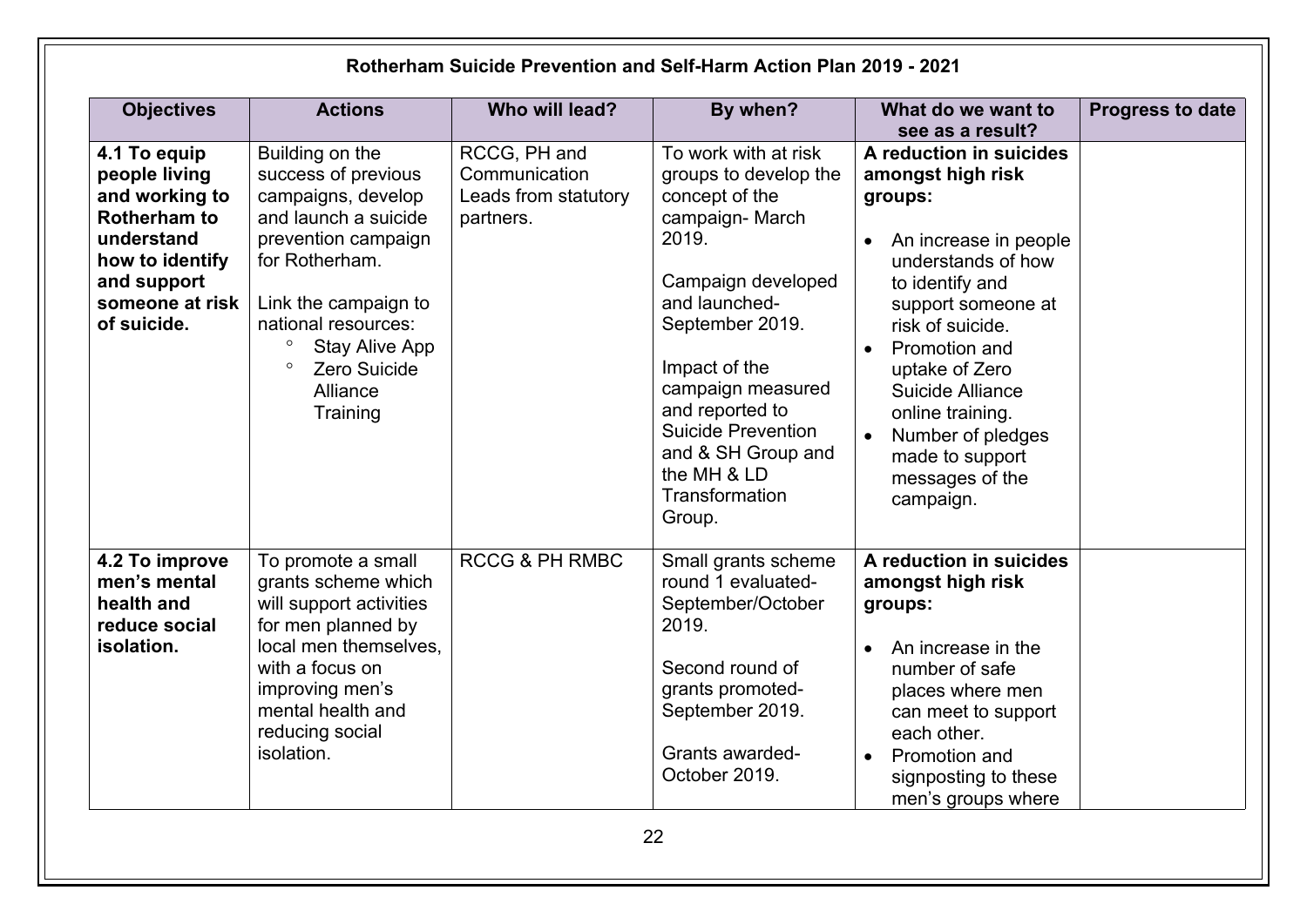| <b>Objectives</b>                                                                  | <b>Actions</b>                                                                                                 | Who will lead?                                                                                                             | By when?                                                                                                                                                                                                                                                                                                                                                                                                                                                                 | What do we want to<br>see as a result?                                                                                                                                                                                                                                                                          | <b>Progress to date</b> |
|------------------------------------------------------------------------------------|----------------------------------------------------------------------------------------------------------------|----------------------------------------------------------------------------------------------------------------------------|--------------------------------------------------------------------------------------------------------------------------------------------------------------------------------------------------------------------------------------------------------------------------------------------------------------------------------------------------------------------------------------------------------------------------------------------------------------------------|-----------------------------------------------------------------------------------------------------------------------------------------------------------------------------------------------------------------------------------------------------------------------------------------------------------------|-------------------------|
|                                                                                    |                                                                                                                |                                                                                                                            | Activity delivered and<br>evaluations<br>completed April/May<br>2020.                                                                                                                                                                                                                                                                                                                                                                                                    | they have capacity to<br>accept informal<br>referrals.                                                                                                                                                                                                                                                          |                         |
| 4.3 To<br>understand<br>how to reach<br>women who<br>may be at risk<br>of suicide. | To work with a local<br>Academic Institution<br>to explore<br>opportunities for some<br>research in this area. | PH RMBC, University,<br>local partners (SYP,<br>RCCG, TRFT and<br>RDaSH)<br><b>RDaSH Trauma and</b><br>Resilience Service. | Initial enquiry with<br><b>University-August</b><br>2019.<br>Meeting with local<br>stakeholders and<br>University-<br>Sept/October 2019.<br>Research proposal<br>developed, ethical<br>permission obtained<br>and funding acquired-<br>December 2019.<br>Subject to approval,<br>research commencing<br>Jan 2020.<br>Report produced and<br>submitted to<br><b>Rotherham Suicide</b><br><b>Prevention and Self</b><br>Harm Group and MH<br>& LD Transformation<br>Group. | A reduction in suicides<br>amongst high risk<br>groups:<br>Research informing<br>$\bullet$<br>service<br>provision/commission<br>ing.<br>Suicide prevention<br>$\bullet$<br>training incorporating<br>any learning.<br>Learning from<br>$\bullet$<br>research informing<br>any future campaign<br>developments. |                         |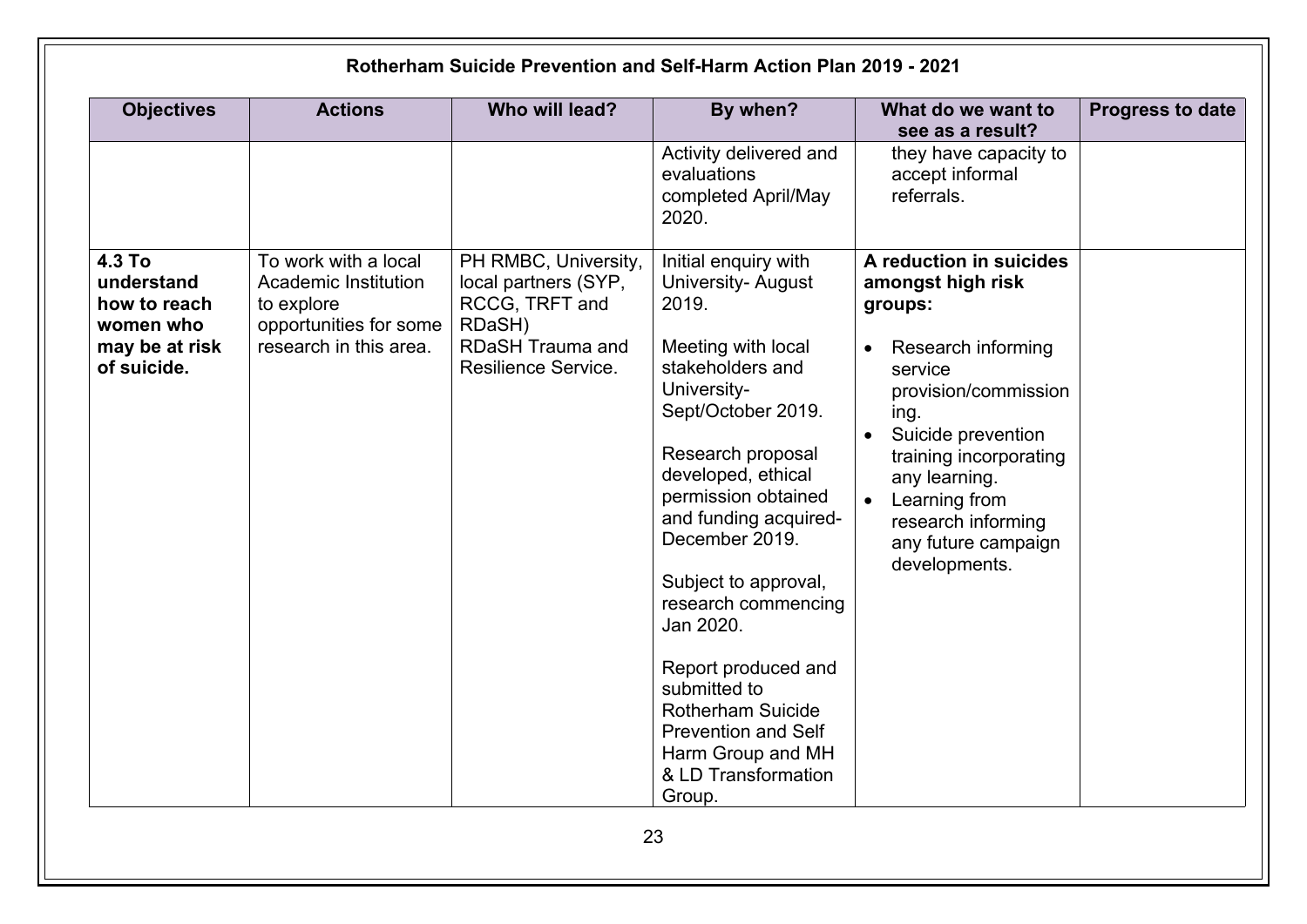| <b>Objectives</b>                                                                                                                                                   | <b>Actions</b>                                                                                                                                        | Who will lead?                                                                                                                                    | By when?                                                      | What do we want to<br>see as a result?                                                                                                                                                                                                                                                                       | <b>Progress to date</b> |
|---------------------------------------------------------------------------------------------------------------------------------------------------------------------|-------------------------------------------------------------------------------------------------------------------------------------------------------|---------------------------------------------------------------------------------------------------------------------------------------------------|---------------------------------------------------------------|--------------------------------------------------------------------------------------------------------------------------------------------------------------------------------------------------------------------------------------------------------------------------------------------------------------|-------------------------|
| 4.4 To work<br>towards a more<br>restorative<br>practice                                                                                                            | To develop a just and<br>learning culture in our<br>organisations and<br>move away from<br>punitive/retributional<br>dymanics when things<br>go wrong |                                                                                                                                                   |                                                               | A reduction in suicides<br>amongst high risk<br>groups:<br>Impact of HR<br>processes on<br>employees wellbeing<br>is considered more<br>carefully.                                                                                                                                                           |                         |
| 4.5 For partners<br>of the H&WB to<br>lead by good<br>example<br>ensuring that<br>staff who are<br>affected by<br>suicide are<br>offered<br>appropriate<br>support. | All partner<br>organisations to have<br>procedures/policies in<br>place outlining<br>support for staff who<br>are affected by<br>suicide.             | Members of the<br><b>Strategic Suicide</b><br>Prevention Group to<br>lead this, working with<br>HR Officers. (RMBC,<br>SYP, RCCG, RDaSH,<br>TRFT) | Evidence of<br>policies/procedures in<br>place by April 2020. | A reduction in suicides<br>amongst high risk<br>groups:<br>Sharing of good<br>practice across<br>partner organisations.<br>Evidence of written<br>$\bullet$<br>policies/procedures.<br>Evidence of briefing<br>$\bullet$<br>information given out<br>to managers and staff<br>on availability of<br>support. |                         |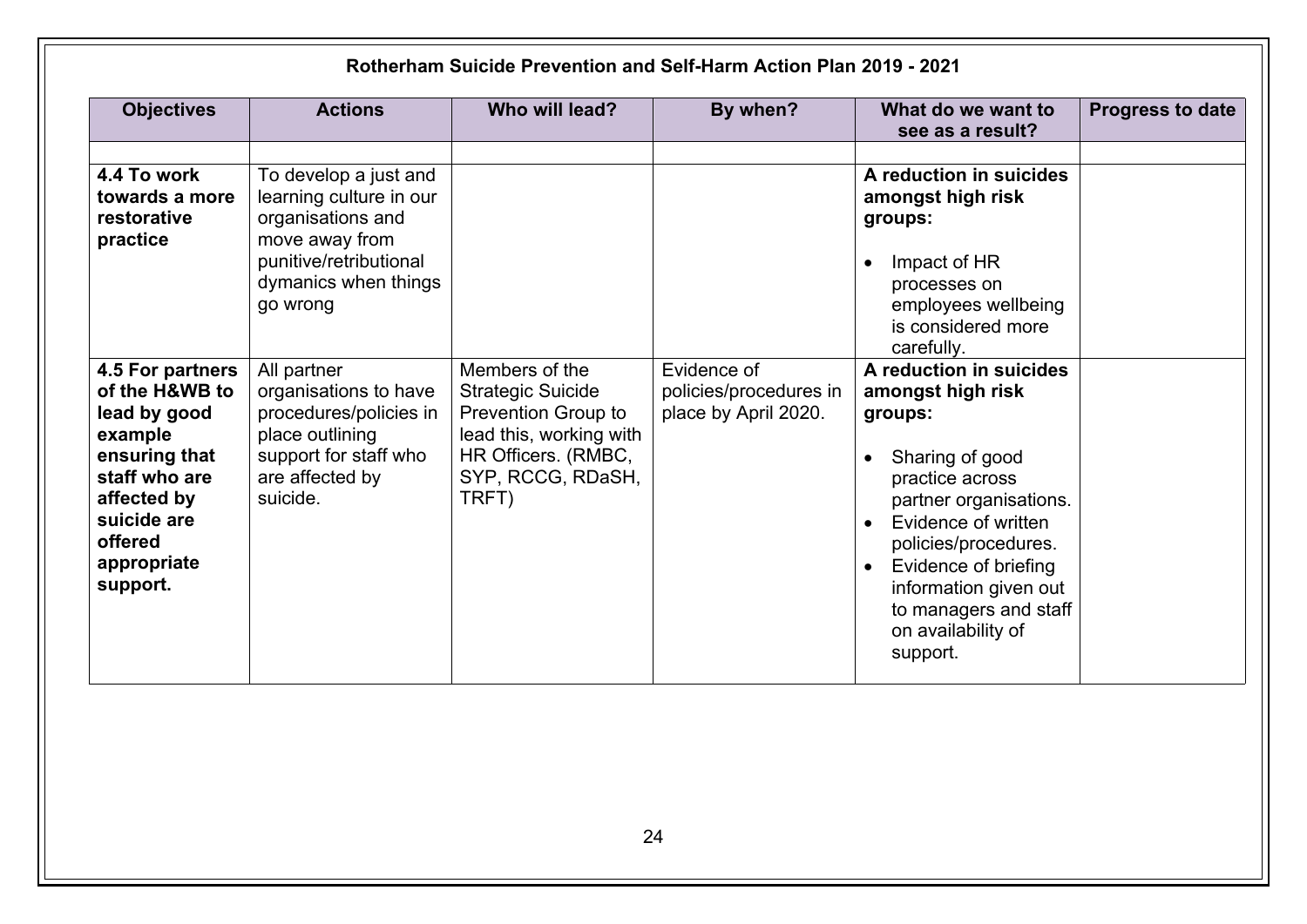# **Progress Summary**

| Date of meeting | <b>Actions Outstanding</b> | Lead | <b>Actioned By</b> |  |
|-----------------|----------------------------|------|--------------------|--|
|                 |                            |      |                    |  |
|                 |                            |      |                    |  |
|                 |                            |      |                    |  |
|                 |                            |      |                    |  |
|                 |                            |      |                    |  |
|                 |                            |      |                    |  |
|                 |                            |      |                    |  |
|                 |                            |      |                    |  |
|                 |                            |      |                    |  |
|                 |                            |      |                    |  |
| 25              |                            |      |                    |  |